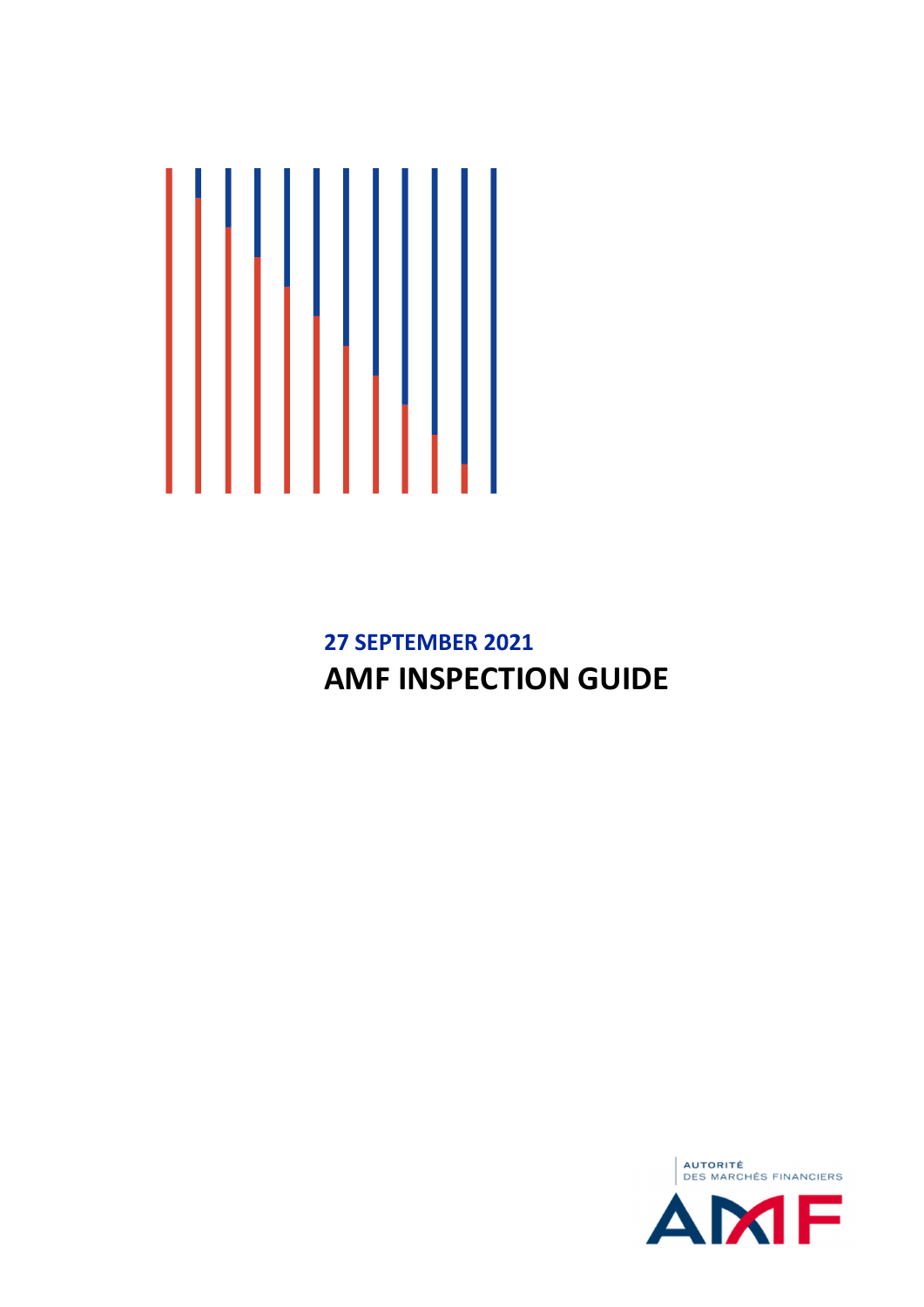

# **CONTENTS**

| ı.  | PRINCIPLES TO BE FOLLOWED BY THE PERSONS RESPONSIBLE FOR INSPECTIONS7                              |  |
|-----|----------------------------------------------------------------------------------------------------|--|
|     | Prerequisites for appointing the inspectors and avoiding conflicts of interest<br>1.1              |  |
|     | 1.2 Professional secrecy with regard to information gathered during an inspection  8               |  |
|     |                                                                                                    |  |
|     |                                                                                                    |  |
|     |                                                                                                    |  |
|     |                                                                                                    |  |
|     |                                                                                                    |  |
|     |                                                                                                    |  |
|     |                                                                                                    |  |
|     |                                                                                                    |  |
|     |                                                                                                    |  |
|     | 1.9. Exchanging information with other authorities or national or international administrations 18 |  |
|     |                                                                                                    |  |
|     |                                                                                                    |  |
|     | 1.9.3 Exchanging information with foreign counterparts and European supervisory and resolution     |  |
|     |                                                                                                    |  |
| ΙΙ. | BEHAVIOUR EXPECTED OF PERSONS SUMMONED DURING AN INSPECTION  20                                    |  |
|     | 2.1                                                                                                |  |
|     |                                                                                                    |  |
|     |                                                                                                    |  |
|     | 2.2                                                                                                |  |
|     |                                                                                                    |  |
|     |                                                                                                    |  |
|     | 2.2.3 Acting professionally, impartially and courteously throughout the inspection 22              |  |
|     |                                                                                                    |  |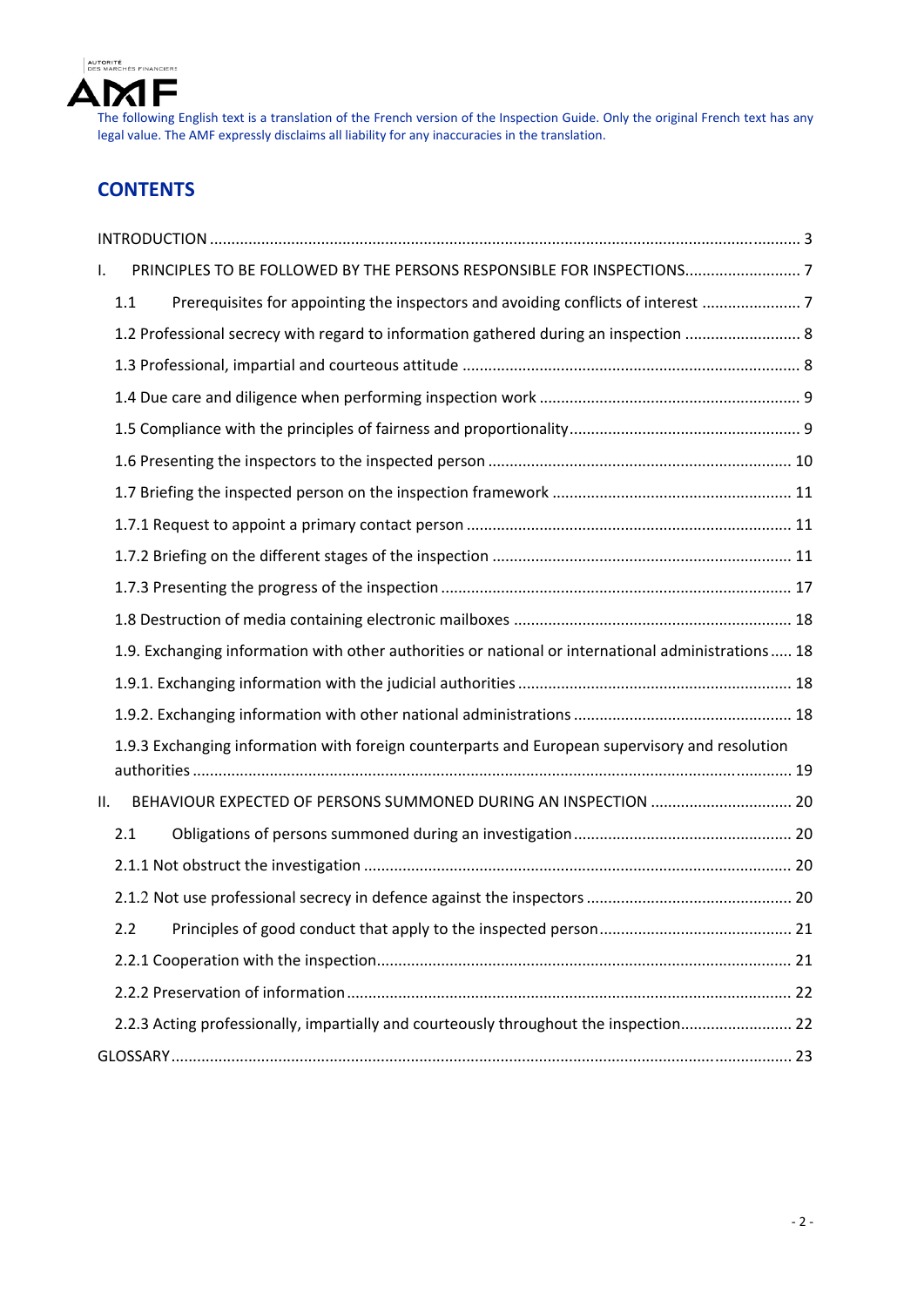

# **INTRODUCTION**

### **Duties of the AMF**

The Autorité des Marchés Financiers (AMF) is an independent public authority with legal personality established by Act No. 2003-706 of 1 August 2003 (Financial Security Act). It is charged with:<sup>1</sup>

- protecting savings invested in financial instruments, certain assets<sup>2</sup> and certain units of account<sup>3</sup> offered to the public or admitted to trading on a regulated market or on a multilateral trading facility, and in any other investment offered to the public;
- ‐ providing information for investors;
- ensuring the markets for financial instruments, certain assets and certain units of account operate correctly.

While carrying out its duties, the AMF takes into account the objectives of financial stability. The AMF is also responsible for ensuring the quality of the information provided by asset management companies on their climate change strategy.

The AMF is composed of a Board with sixteen members which is divided into three Specialised Commissions, as well as an independent Enforcement Committee with twelve members who are not members of the Board, and several Consultative Commissions.4

The AMF has statutory powers to carry out its duties. Among other things it can :

- adopt a General Regulation covering, inter alia, the professional practices of the issuers and service providers under its authority, as well the general organisation and operating principles of regulated markets and multilateral trading facilities, $5$  all with a view to protecting investors.
- issue approvals, $6$  authorisations, etc.,
- ‐ carry out inspections and investigations,7
- sign administrative settlement agreements,<sup>8</sup>
- issue formal notices,<sup>9</sup>
- impose sanctions subsequent to an adversarial procedure initiated by the Board.<sup>10</sup>

### **Investigations and inspections**

1

In the performance of its duties, the AMF carries out inspections and investigations.<sup>11</sup>

Investigations focus on activities that may constitute either market abuse (insider dealing, price manipulation, disseminating false information) or, more generally, a breach of obligations that could undermine investor

<sup>1</sup> Article L. 621‐1 of the Monetary and Financial Code.

<sup>2</sup> Specifically, the assets referred to in Article L. 421-1 II of the Monetary and Financial Code.

<sup>3</sup> Specifically, units of account linked to greenhouse gas emission quotas as per Article L. 229‐7 of the Environmental Code.

<sup>4</sup> Article L. 621‐2 of the Monetary and Financial Code.

<sup>5</sup> Article L. 621‐7 of the Monetary and Financial Code.

<sup>6</sup> Articles L. 621‐8 to L. 621‐8‐2 of the Monetary and Financial Code.

<sup>7</sup> Articles L. 621‐9 to L. 621‐12‐1 of the Monetary and Financial Code.

<sup>8</sup> Article L. 621‐14‐1 of the Monetary and Financial Code.

<sup>9</sup> Article L. 621‐14 of the Monetary and Financial Code.

<sup>&</sup>lt;sup>10</sup> Article L. 621-15 of the Monetary and Financial Code.<br><sup>11</sup> Article L. 621, 0 of the Monetary and Financial Code.

Article L. 621-9 of the Monetary and Financial Code.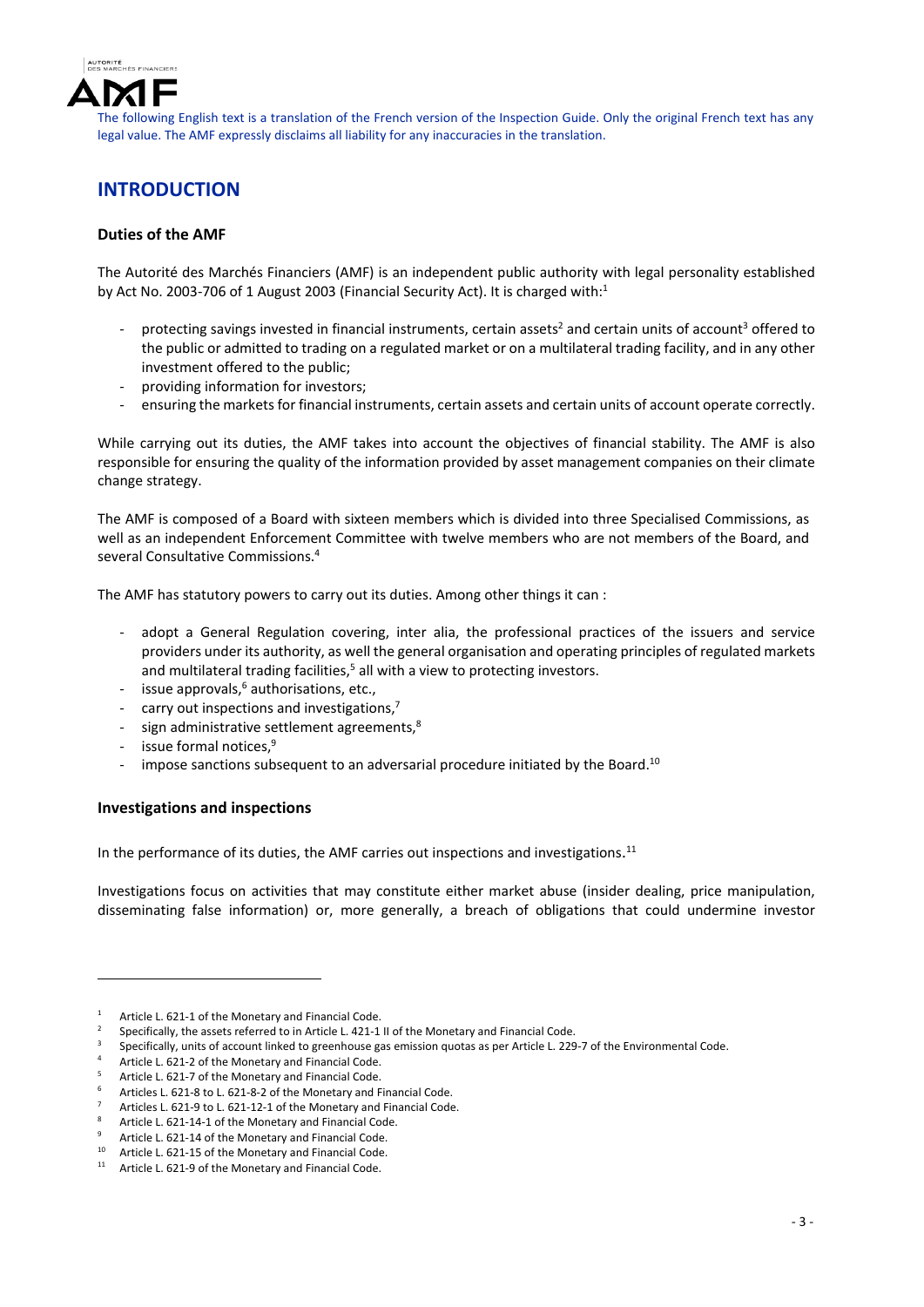

protection and disclosure or the correct operation of the market.12 Investigations are covered by a separate guide entitled "Investigation Guide" which is available on the AMF website.

The purpose of inspections<sup>13</sup> is to ensure that the entities and persons referred to in Article L.621-9 II of the Monetary and Financial Code, as well as the individuals acting under their authority or on their behalf, $^{14}$  are in compliance with their professional obligations as set forth in European regulations, that same Code, the AMF General Regulation and professional rules approved by the AMF. Inspections may target a specific topic or cover general cross‐cutting, thematic issues.

In certain cases, the thematic issue underlying an inspection is applied to a broad population; these inspections are known as "mass inspections" and may be conducted partially in the form of off‐site examinations of records and on‐site inspections at the business premises.

### **Purpose of this guide**

This guide sets out the procedures for carrying out inspections in accordance with the applicable legal and regulatory provisions. In addition, it describes the principles of good conduct for the inspectors and the behaviour expected of persons who are summoned during an inspection.

This guide is not intended to give an exhaustive description of all aspects of an inspection. It merely provides information on standard practice, and refers where appropriate to the applicable laws and regulations. It neither supplements nor replaces the applicable European regulations, legal and regulatory provisions or the professional rules approved by the AMF.

Compliance with the principles and conduct described in this guide by, respectively, the inspectors (AMF staff or external agents) and the persons inspected or summoned during an inspection, helps to ensure that inspections proceed in a satisfactory manner in the interests of all parties concerned.

It is important to note that certain types of inspection may be governed by specific procedures (e.g. delegated inspections and mass inspections). In these cases, the person being inspected shall of course be informed of the rules that apply.

The guide is also posted on the AMF website.

### **The purpose of an inspection and how it is conducted**

The purpose of inspections is to check whether the persons being inspected are complying with their professional obligations.

The AMF carries out various types of inspections, all of which are in the form of off‐site examinations of records and/or on-site inspections, in accordance with the inspection rules set out in the Monetary and Financial Code and the AMF General Regulation:

- ‐ "standard" inspections, which are regular inspections of large market participants or those with particular risks or points of interest or that have been the subject of specific alerts;
- short theme-based inspections conducted concurrently across a number of market participants (usually five per theme) to better understand a given activity or practice, assess implementation of regulations or

Article L. 621-9 of the Monetary and Financial Code.

<sup>13</sup> Article 143-1 of the AMF General Regulation.<br>14 Article L 621.0 of the Monetary and Einancia

Article L. 621-9 of the Monetary and Financial Code.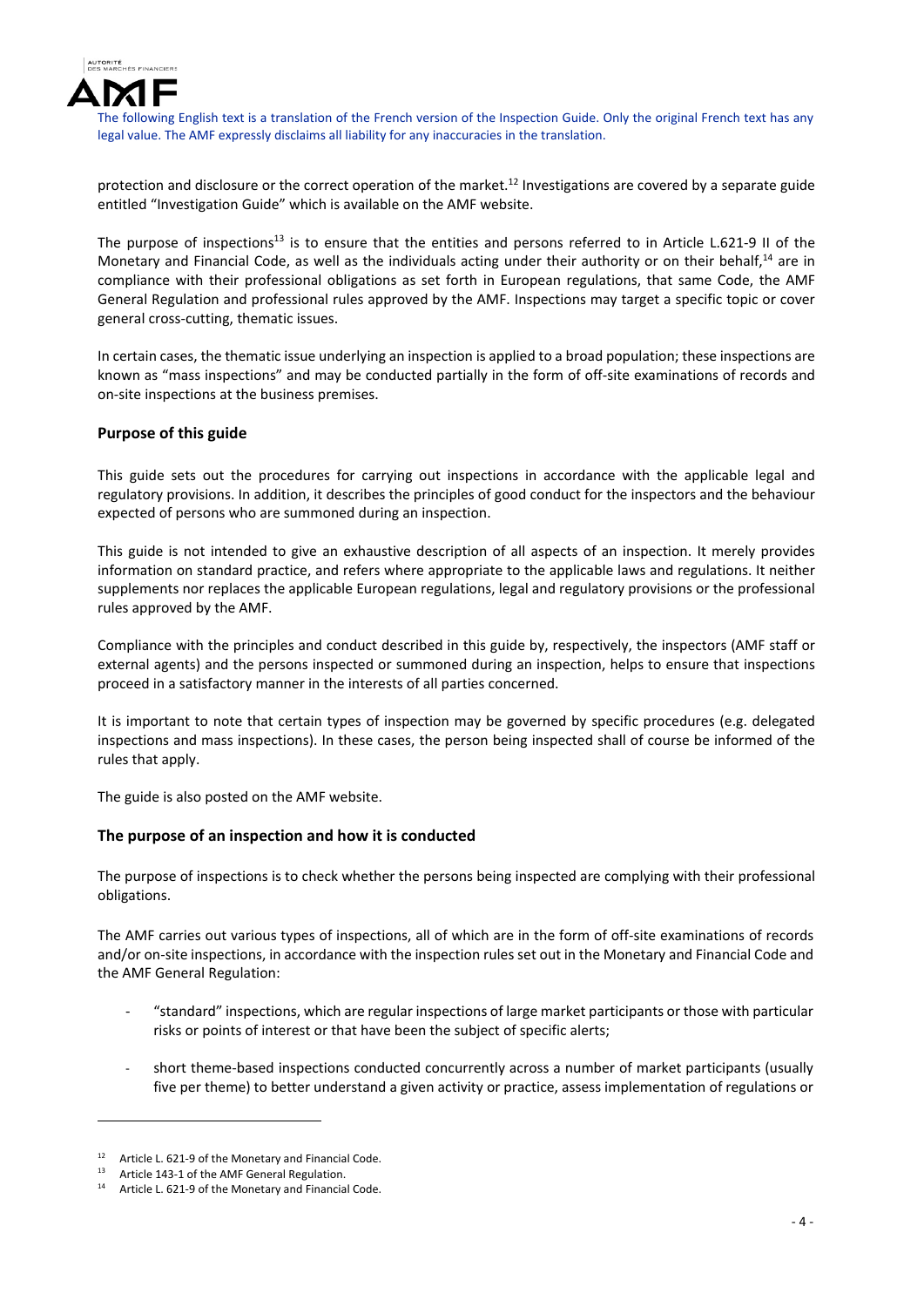

explore potential risks to investors or the market. These "SPOT" inspections, introduced in 2018 as part of the drive to strengthen supervision of market participants, are carried out over a shorter period than standard inspections and their purpose is, in particular, to produce an assessment of the practices observed within the sample inspected, in the form of a summary that is made available to the public. Although the purpose of this type of inspection is not one of enforcement, the procedures of a standard inspection may be applied if the seriousness of the facts observed justifies it, and may lead to a statement of complaint being sent;

‐ "mass" inspections, which currently only relate to financial investment advisers and are applied to a broad population of regulated entities in collaboration with the regional departments of the Banque de France.

An inspection involves obtaining and analysing information provided by inspected persons, as well as from individuals acting under the authority or on behalf of inspected persons and from any person able to provide relevant information. Information is gathered mainly at the business premises, through written requests or during interviews and hearings.<sup>15</sup> It may also be necessary to request information from foreign regulators.

The AMF may conduct inspections on behalf of other domestic authorities, including the Autorité de Contrôle Prudentiel et de Résolution (ACPR), or perform joint inspections with them.<sup>16</sup> The AMF may also ask other domestic authorities, such as the ACPR, to exercise their own powers of inspection.<sup>17</sup>

The AMF may also cooperate with its fellow European regulators<sup>18</sup> (authorities of other European Union Member States or parties to the European Economic Area Agreement) and non-European counterparts.<sup>19</sup> If it receives a cooperation request from another European authority, the AMF may either carry out the requested actions or allow the authority that made the request to perform the actions itself.<sup>20</sup>

#### **How an inspection is followed up**

Once an inspection has been carried out, the inspectors produce a report.<sup>21</sup>

Based on the findings of the inspection report and any comments received, the AMF decides what follow‐up action to take. This may consist of one or more of the following measures:

- notifying the respondents of the complaints against them and instigating sanction proceedings with the Enforcement Committee;22
- notifying the respondents of the complaints against them together with an offer of administrative settlement;<sup>23</sup>
- sending a follow-up letter;<sup>24</sup>
- dismissing the case;

- sending the file to the Public Prosecution Service,  $25$  and in certain cases publicly announcing this fact;  $26$
- forwarding the report to another national or foreign competent authority.

<sup>15</sup> Article 143-1 of the AMF General Regulation. and Article L. 621-10 of the Monetary and Financial Code.<br>16 Article L. 621-1 of the Monetary and Financial Code

<sup>&</sup>lt;sup>16</sup> Article L. 631-1 of the Monetary and Financial Code.<br><sup>17</sup> Articles L. 631-0.2 and P. 631-21 of the Monetary and

<sup>17</sup> Articles L. 621–9–2 and R. 621–31 of the Monetary and Financial Code.

<sup>&</sup>lt;sup>18</sup> Article L. 632-1 of the Monetary and Financial Code.<br><sup>19</sup> Article L. 632.7 of the Monetary and Financial Code.

<sup>&</sup>lt;sup>19</sup> Article L. 632-7 of the Monetary and Financial Code.<br><sup>20</sup> Article L. 622-2 of the Monetary and Financial Code.

<sup>&</sup>lt;sup>20</sup> Article L. 632-2 of the Monetary and Financial Code.<br><sup>21</sup> Article B. 621, 26 of the Monetary and Financial Code.

<sup>&</sup>lt;sup>21</sup> Article R. 621-36 of the Monetary and Financial Code.

Article L. 621-15 of the Monetary and Financial Code.

<sup>&</sup>lt;sup>23</sup> Article L. 621-14-1 of the Monetary and Financial Code.

Article 143-6 of the AMF General Regulation.

Articles L. 621-15 and L. 621-20-1 of the Monetary and Financial Code.

Article L. 621-15-I of the Monetary and Financial Code.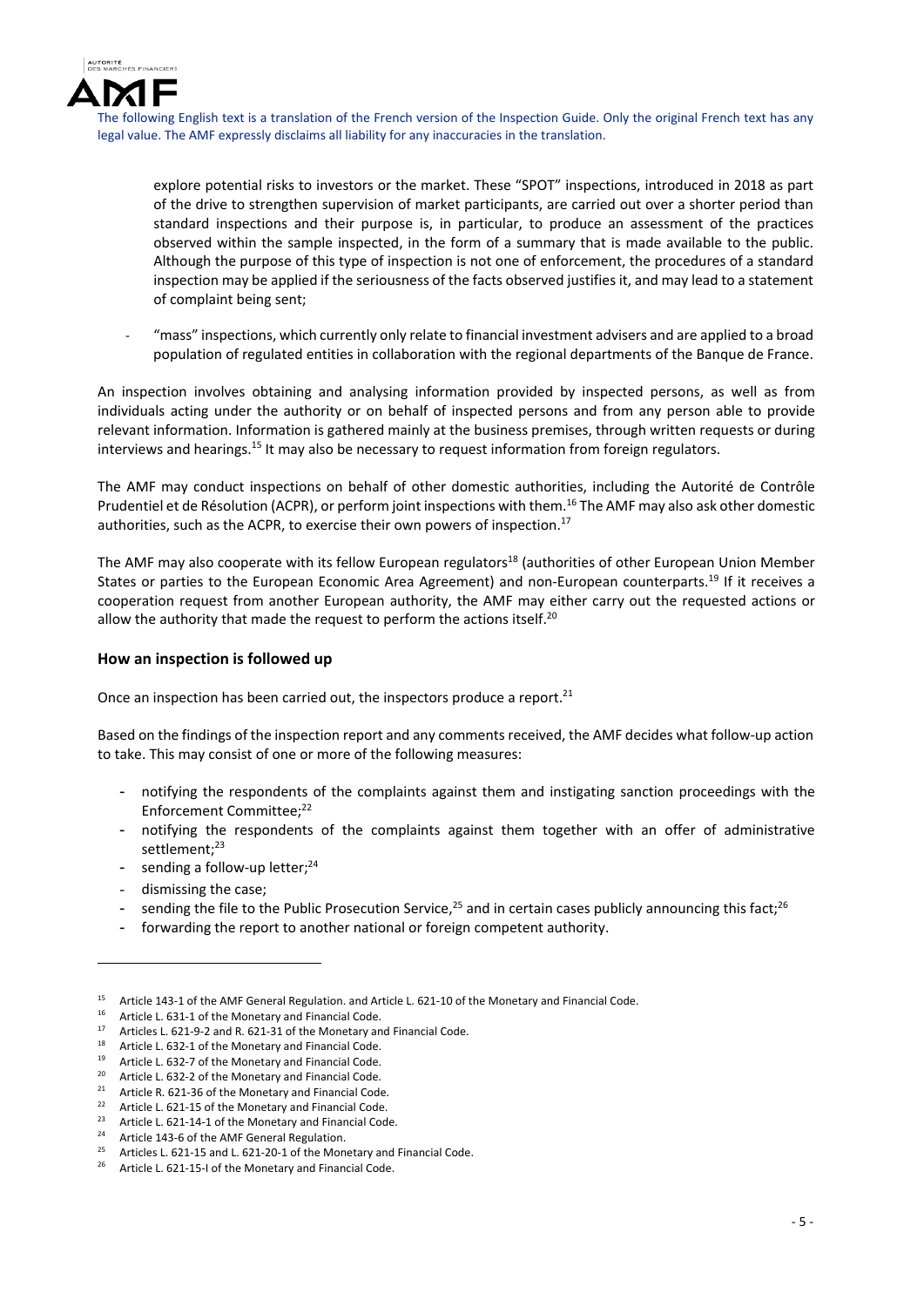

If sanction proceedings are begun, $27$  the chairman of the Enforcement Committee appoints a rapporteur from among its members.<sup>28</sup> The rapporteur conducts a procedure during which the respondents and their advisers have accessto the inspection dossier and can file a defence. At the end of this investigation procedure, the Enforcement Committee holes a public hearing and issues its decision.<sup>29</sup> It may order a financial penalty and/or disciplinary measure if one or more regulatory breaches have been confirmed. Barring the exceptions provided for in Article L.621-15 of the Monetary and Financial Code, the decision is publicly disclosed, in an anonymised or nonanonymised version, and may be challenged in the Paris Court of Appeal or in France's supreme administrative court, the Conseil d'Etat.30

### **Contents of the guide**

This guide contains:

- the principles followed by the inspectors,
- the behaviour expected of persons summoned during an inspection.

<u>.</u>

 $27$  Article L. 621-15 of the Monetary and Financial Code.

<sup>28</sup> Article R. 621-39 of the Monetary and Financial Code.

<sup>&</sup>lt;sup>29</sup> Article R. 621-40 of the Monetary and Financial Code.

<sup>30</sup> Article L. 621-30 of the Monetary and Financial Code.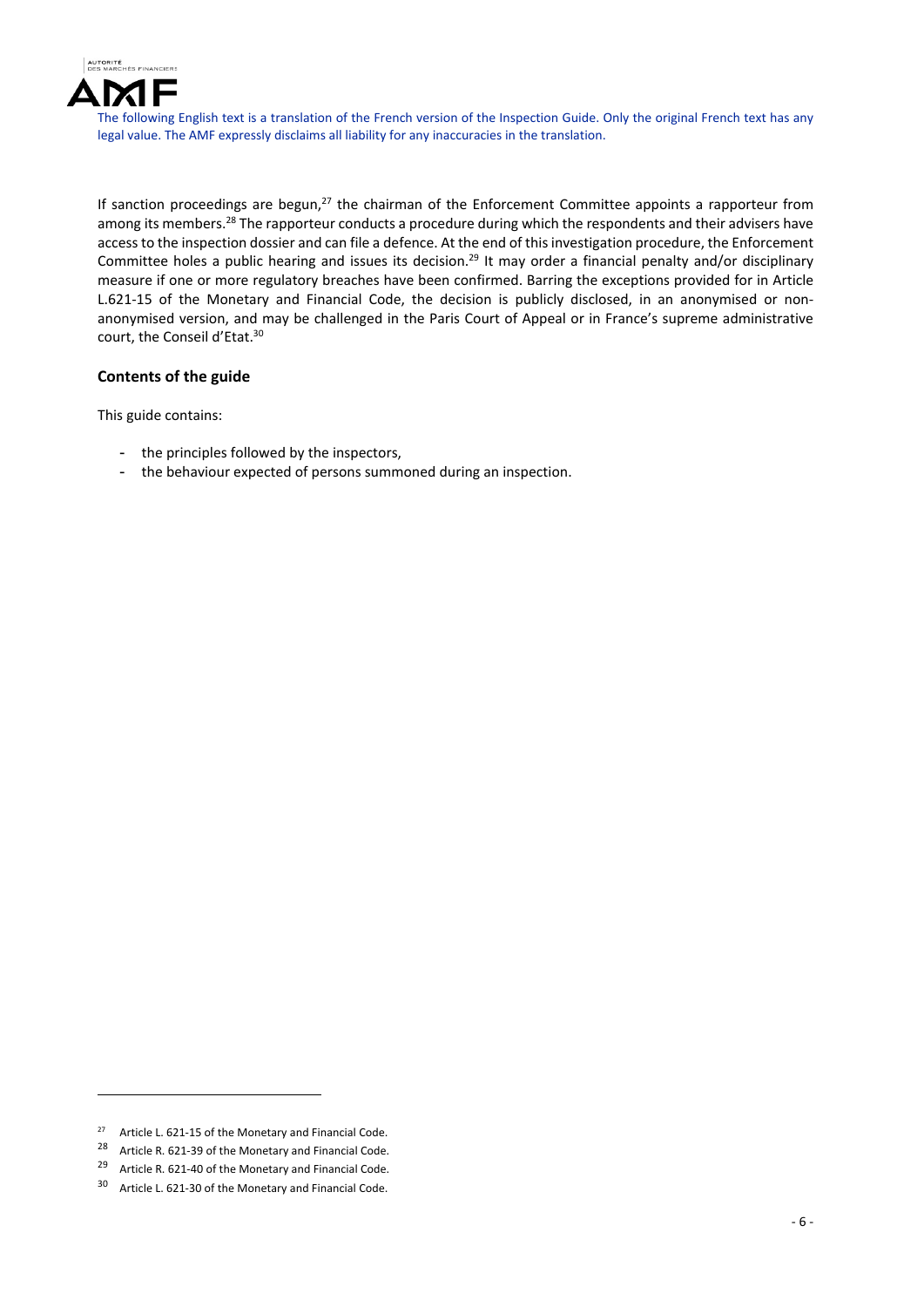

# **I. PRINCIPLES TO BE FOLLOWED BY THE PERSONS RESPONSIBLE FOR INSPECTIONS**

### **1.1 Prerequisites for appointing the inspectors and avoiding conflicts of interest**

Pursuant to Article R. 621‐31 of the Monetary and Financial Code, the AMF may either use its own employees to exercise its inspection powers or draw from an exhaustive list of external inspectors, subject to a memorandum of understanding as provided for in Article R. 621‐32 of the Monetary and Financial Code.

The person who has been proposed to carry out an inspection must meet the following prerequisites before he can be appointed by the AMF Secretary General: 31

- a requirement of integrity: *"No one may be* [...] *appointed32 to carry out* [...] *an inspection if they have been subject to one of the convictions referred to in Article L. 500‐1* [of the Monetary and Financial Code]";33
- no conflicts of interest: "*No one may be authorised or appointed to carry out an* [...] *inspection of a legal entity in which they have been employed on a professional basis during the previous three years*".34

"*Before giving an inspection order to* [an external inspector], *the secretary general* [of the AMF] *shall ensure that* the nominee is not likely to have a conflict of interests with the person to be inspected [...].<sup>35</sup> To that end, where the nominee is [a statutory auditor, an accounting or legal expert, or a person or organisation competent in financial *research or consultancy], the secretary general* [of the AMF] *shall ask him for information about all his professional* relations during the three previous years with the person to be inspected.<sup>36</sup> The Secretary General [of the AMF] may not assign the inspection to this person if, during the period in question, he or she supervised or advised the persons *concerned regarding the services or transactions in question".*

The AMF is required to verify in advance that there is no conflict of interest between the inspectors and the inspected person. If the inspected person believes that there is a possible conflict of interests, that person should notify the head inspector or the head inspector's superiors.

Before giving an inspection order to an external inspector, the secretary general of the AMF shall ensure that the nominee is not likely to have a conflict of interest with the person to be inspected.<sup>37</sup> To that end, where the nominee is a statutory auditor, an accounting or legal expert, or a person or organisation competent in financial research or consultancy, the Secretary General of the AMF shall ask him for information about all his professional relations during the three previous years with the person to be inspected. The Secretary General of the AMF may not assign the inspection to this person if, during the period in question, he supervised or advised the persons concerned regarding the services or transactions in question.38

<u>.</u>

<sup>31</sup> Article R.621-33 of the Monetary and Financial Code.<br> $32$  If an inspection is delegated to an external inspector

If an inspection is delegated to an external inspector, this criterion applies both to the inspector and to persons appointed by the inspector to carry out the inspection work.

<sup>&</sup>lt;sup>33</sup> These include convictions for a crime, a prison sentence or a suspended sentence of at least ten months for crimes and offences involving property, laundering, active or passive corruption, and influence peddling.

<sup>&</sup>lt;sup>34</sup> Article R. 621-33 I of the Monetary and Financial Code.

<sup>&</sup>lt;sup>35</sup> Article R. 621-33 II of the Monetary and Financial Code.

Article R. 621-33 II of the Monetary and Financial Code.

 $37$  Article R. 621-33 II of the Monetary and Financial Code.<br> $38$  Article B. 621, 32 II of the Monetary and Financial Code.

Article R. 621-33 II of the Monetary and Financial Code.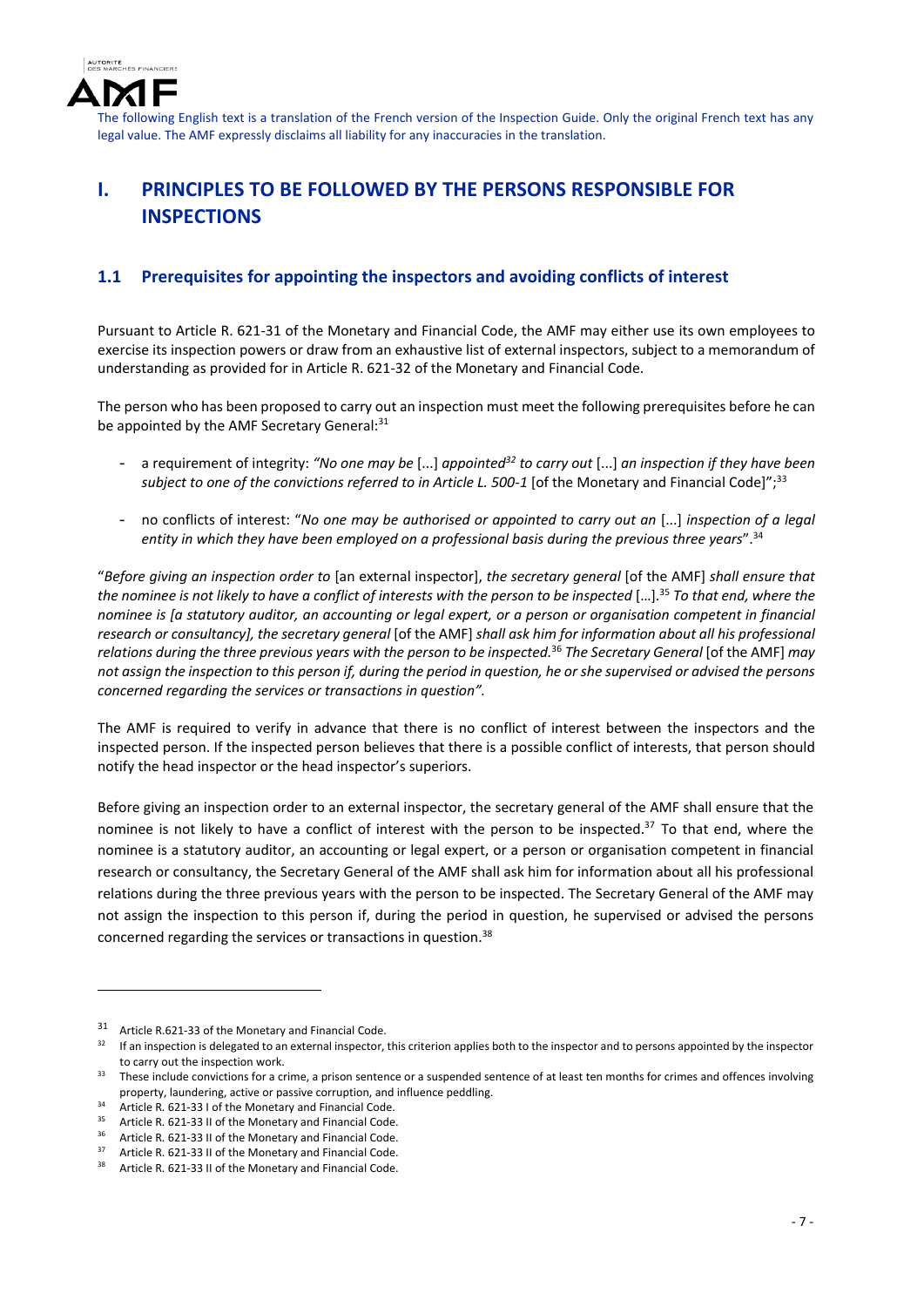

## **1.2 Professional secrecy with regard to information gathered during an inspection**

Article L. 621‐4 II of the Monetary and Financial Code states: *"The members, staff and officers of the AMF* [...] *are* bound by professional secrecy under the conditions and subject to the penalties provided for in Article L. 642-1 [of the Monetary and Financial Code]*".*<sup>39</sup>

Pursuant to Article R. 621‐32 III of the Monetary and Financial Code, where the inspection is delegated, the external inspector appointed by the AMF will take measures vis‐à‐vis employees to ensure that all information gathered is protected by professional secrecy rules.

The inspectors may not disclose any specific information about other institutions that they may have inspected.

Professional secrecy applies to facts, acts and information that may come to the attention of inspectors when performing their duties. It also applies to the documents and information obtained in the course of their inspection, which may not be disclosed in any way unless otherwise provided by law.

However, under Article L. 621‐4 II of the Monetary and Financial Code, *"professional secrecy cannot be raised in* defence against the judicial authorities acting within the scope of criminal proceedings, or in connection with judicial liquidation proceedings brought against any person referred to in II of Article L. 621-9 [of the Monetary and Financial Code]".

Neither may professional secrecy be invoked against the national financial intelligence unit<sup>40</sup> (TRACFIN) when it is carrying out its duties. Professional secrecy may also be waived with regard to the other domestic authorities specified in Article L. 631-1 of the Monetary and Financial Code when they are performing their duties. Lastly, it may be waived vis‐à‐vis counterpart foreign authorities, as stipulated in Articles L. 632‐1 to L. 632‐11‐2 and L. 632‐ 16 of the Monetary and Financial Code.

During the phase following the transmission of the inspection report to the inspected person, the inspectors may not disclose to the inspected person or to any other person any information about the progress in the case, which is the remit of the AMF Secretary General and, where applicable, the AMF Board or its Specialised Commissions.

## **1.3 Professional, impartial and courteous attitude**

The inspectors will conduct their investigations in a professional manner and ensure that they respect the imperatives of the inspection, the time frame of the investigation and the constraints of the people with whom they are dealing.

When exercising their powers, especially as regards access to information and documents, the inspectors will behave impartially and courteously at all times.

They will accommodate the operational and technical constraints of the inspected person insofar as these do not hinder the investigations. They shall refrain from expressing personal opinions or assessments.

Both during interviews and hearings and in the conduct of on‐site investigations, inspectors make every effort to give the persons concerned enough time to acquaint themselves with the information they are given, understand

<sup>39</sup> Article L. 642‐1 of the Monetary and Financial Code refers to Article 226‐13 of the Criminal Code, which states: *"The disclosure of secret* information by a person entrusted with such a secret, either because of his position or profession, or because of a temporary function or *mission, shall be punished by one year's imprisonment and a fine of €15,000."*

Articles L. 561-30 and L. 561-31-1 of the Monetary and Financial Code.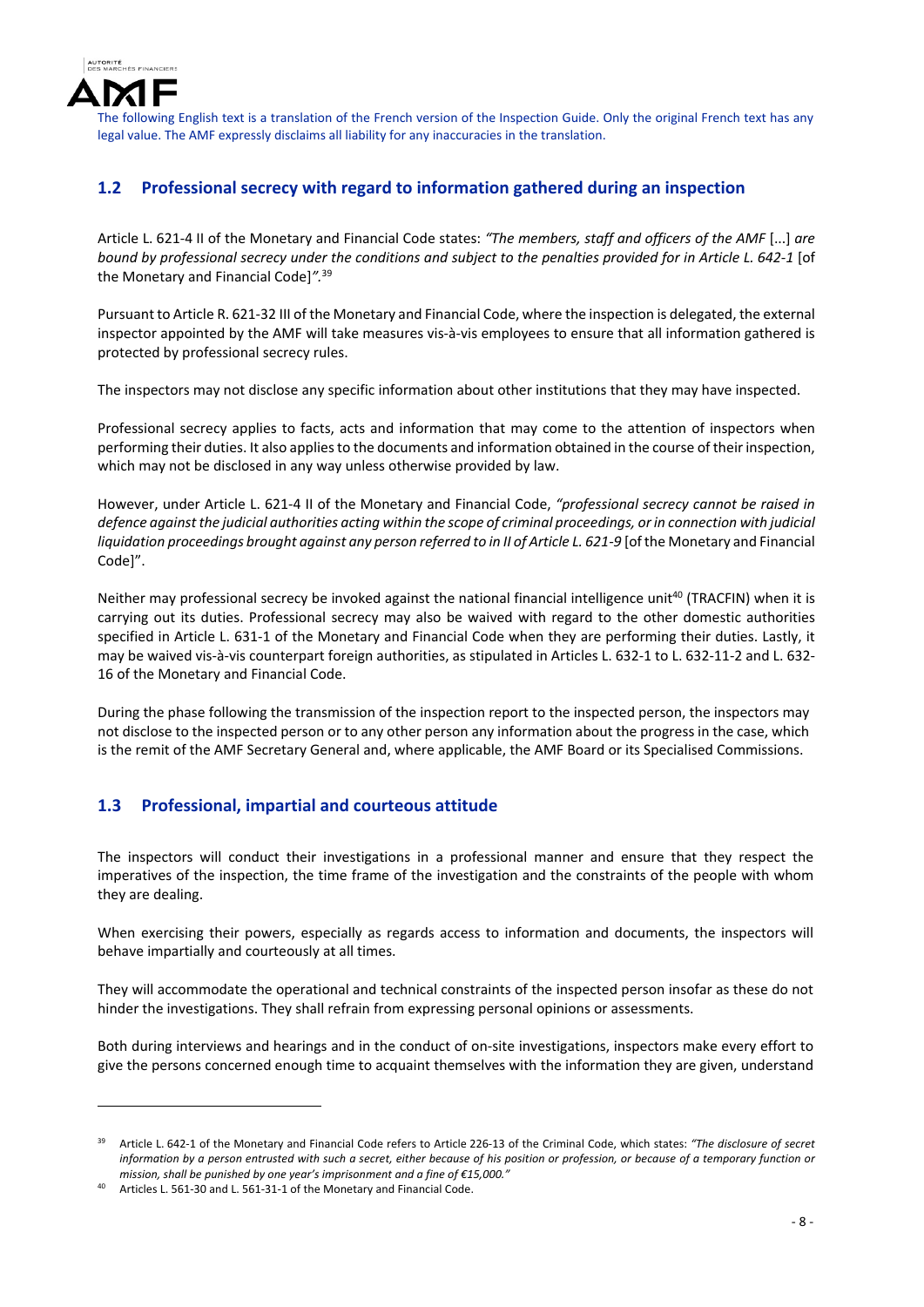

1

The following English text is a translation of the French version of the Inspection Guide. Only the original French text has any legal value. The AMF expressly disclaims all liability for any inaccuracies in the translation.

its impact, answer questions relevantly and reread – and, where necessary, propose corrections to – the inspectors' minutes before signing them.

Shortcomings identified during the inspection are reported in a factual manner.

The inspectors do not involve themselves in the internal management of inspected persons and refrain from giving advice on how to conduct their business.

If, during an inspection, a particular difficulty arises that cannot be resolved directly by the inspectors and the representatives of the inspected person, the next person up in the AMF chain of command may have to be called in.

In the context of the inspection, the inspectors may not accept any invitation, gift or benefit from the inspected person.<sup>41</sup>

### **1.4 Due care and diligence when performing inspection work**

As there is no regulatory or statutory deadline, inspections are not limited in time. They last as long as necessary to complete the investigations. The inspectors will however endeavour to exercise due care and diligence when performing their inspection work. However, various factors may extend the time required, including the complexity of the investigations, the time needed for international cooperation requests and delays by the inspected person in submitting documents or commenting on the inspection report.

The AMF's managers pay close attention to the time taken to carry out inspection work and also strive to ensure that inspection reports are submitted and reviewed within certain time frames.

Accordingly, AMF staff seek, as far as possible, to ensure that no more than six months on average pass between the signing of the inspection order and the transmission of the inspection report to the inspected person.

For SPOT inspections, AMF staff seek, as far as possible, to ensure that no more than four months on average pass between the signing of the inspection order, and the transmission of the inspection report to the inspected person.

### **1.5 Compliance with the principles of fairness and proportionality**

The inspectors are guided by the principles of fairness and proportionality.

The principle of fairness means that inspectors carry out their duties in such a way as to assemble evidence both for and against the person or persons concerned. They collect factual evidence, documents and arguments that could confirm a breach of regulations but that could also reduce its scope or rule it out. The inspectors are free at all times to interview any person who might help them with their inspection, but they may also take evidence from anyone who asks to be interviewed. They shall also make every effort to interview anyone who may be implicated in the inspection report and allow that person to provide explanations and, where applicable, any additional evidence relating to the actions discovered by the inspection.

The principle of proportionality means that operational, technical and professional constraints affecting the inspected person will be taken into account, except where this may be detrimental to the investigation. As far as

Article 3.1.4 of the AMF's rules of procedure, published in issue 0177 of the Official Journal of the French Republic of 30 July 2017.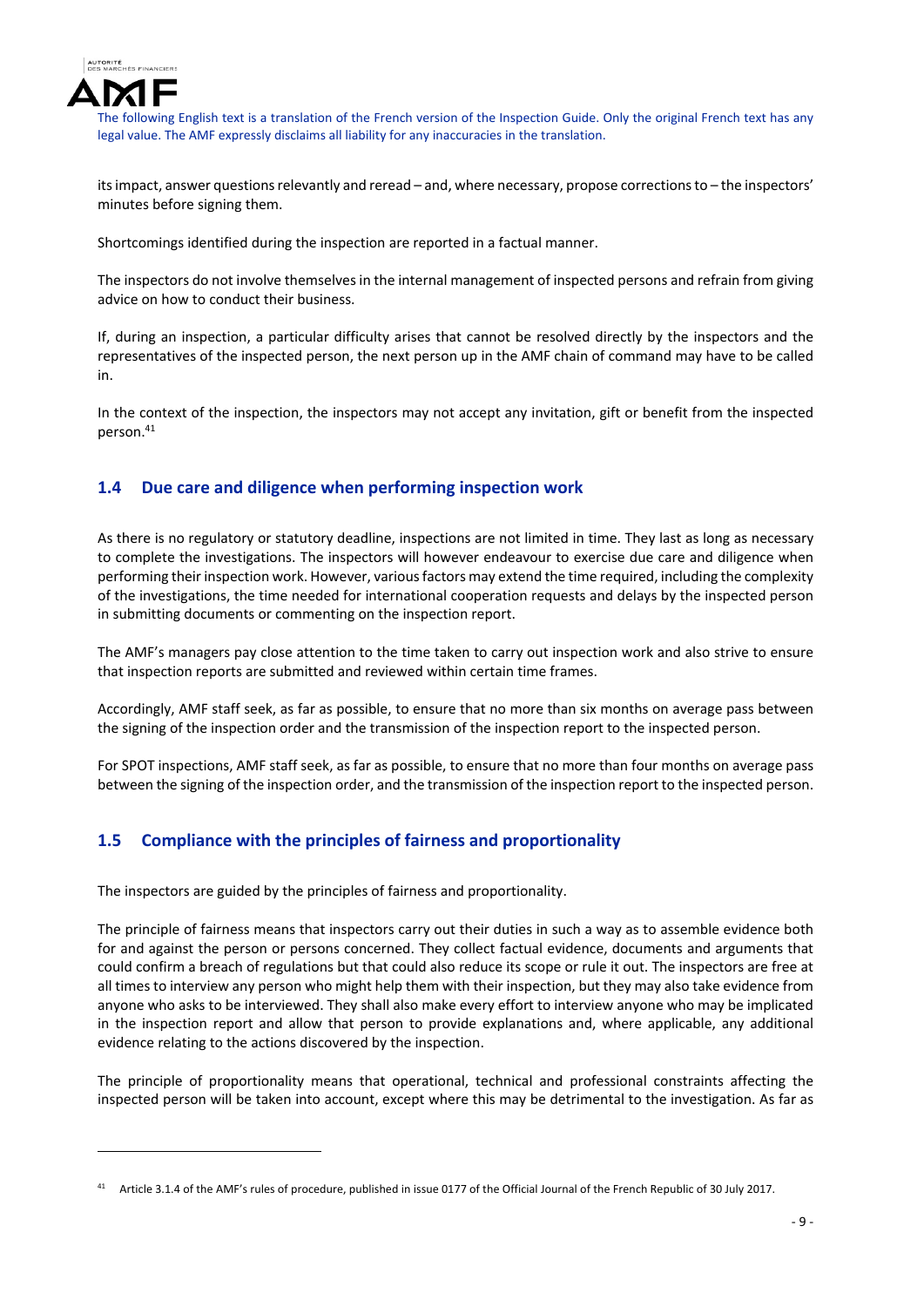

possible, the inspectors endeavour to limit the impact of their activities on the work of the inspected person and on individuals summoned during an inspection.

### **1.6 Presenting the inspectors to the inspected person**

Once the AMF Secretary General has decided to conduct an inspection, he or his representative *"issues an inspection order to the persons he has placed in charge".*<sup>42</sup>

The date on which the inspection order is signed marks the legal start date of the inspection, and the inspectors may from that date carry out any work required for the inspection. The inspection order indicates, inter alia, the name of the entity or body corporate to be inspected, the identity of the inspector and the purpose of the inspection.<sup>43</sup>

At the start of the inspection, the AMF Secretary General or his representative issues a personal inspection order to each inspector (whether an AMF employee or an external inspector) and to any person who may be asked to provide occasional assistance with the inspection work. The inspection order, which bears the AMF's logo, is dated and valid for the duration of the assignment. This order is presented to the inspected person before (by email) and/or at the briefing meeting that is arranged with the inspected person (cf. below) and, pursuant to Article R. 621‐34 of the Monetary and Financial Code, at any time when requested during the inspection.

Inspectors who are members of the AMF staff carry a professional photo identity card issued by the AMF, which they will present, along with their personal inspection order, at the request of any person summoned during an inspection.

External inspectors must be able to provide identification for onsite visits. When making contact with the inspected person for the first time, the external inspector is always introduced by his or her contact person within the AMF, whose name appears on the inspection order given to the external inspector. For inspections delegated to an external firm, the inspector or inspectors shall receive named inspection orders signed by the AMF Secretary General or his representative.

For inspections delegated to the ACPR, the head inspector from the ACPR presents the inspected person with two types of document. First, a letter from the AMF Secretary General to the ACPR Secretary General. Thisletter, which mandates the ACPR to act on behalf of the AMF, names the person to be inspected and the purpose of the inspection. It also states the name of the ACPR's contact person within the AMF (who may, if necessary, attend the main meetings with the inspected person, especially at the start and end of the inspection). Second, the ACPR head inspector, who has been officially instructed to act in relation to the inspection, presents the inspection order issued by the ACPR Secretary General, in which the head inspector is named as being in charge of the inspection. Inspection orders are not issued for any persons assisting the ACPR head inspector.

Every inspection, whether delegated or not, will be carried out by a team whose members may change over the course of the assignment if circumstances warrant. If an inspector is replaced, the AMF Secretary General or his representative must prepare, in the same way as described above, a new personal inspection order that isidentical to the original inspection order but that is dated on the day on which the new inspector joins the team; the inspected persons are then informed.

<sup>42</sup> Article 143-3 of the AMF General Regulation.

Article 143-3 of the AMF General Regulation.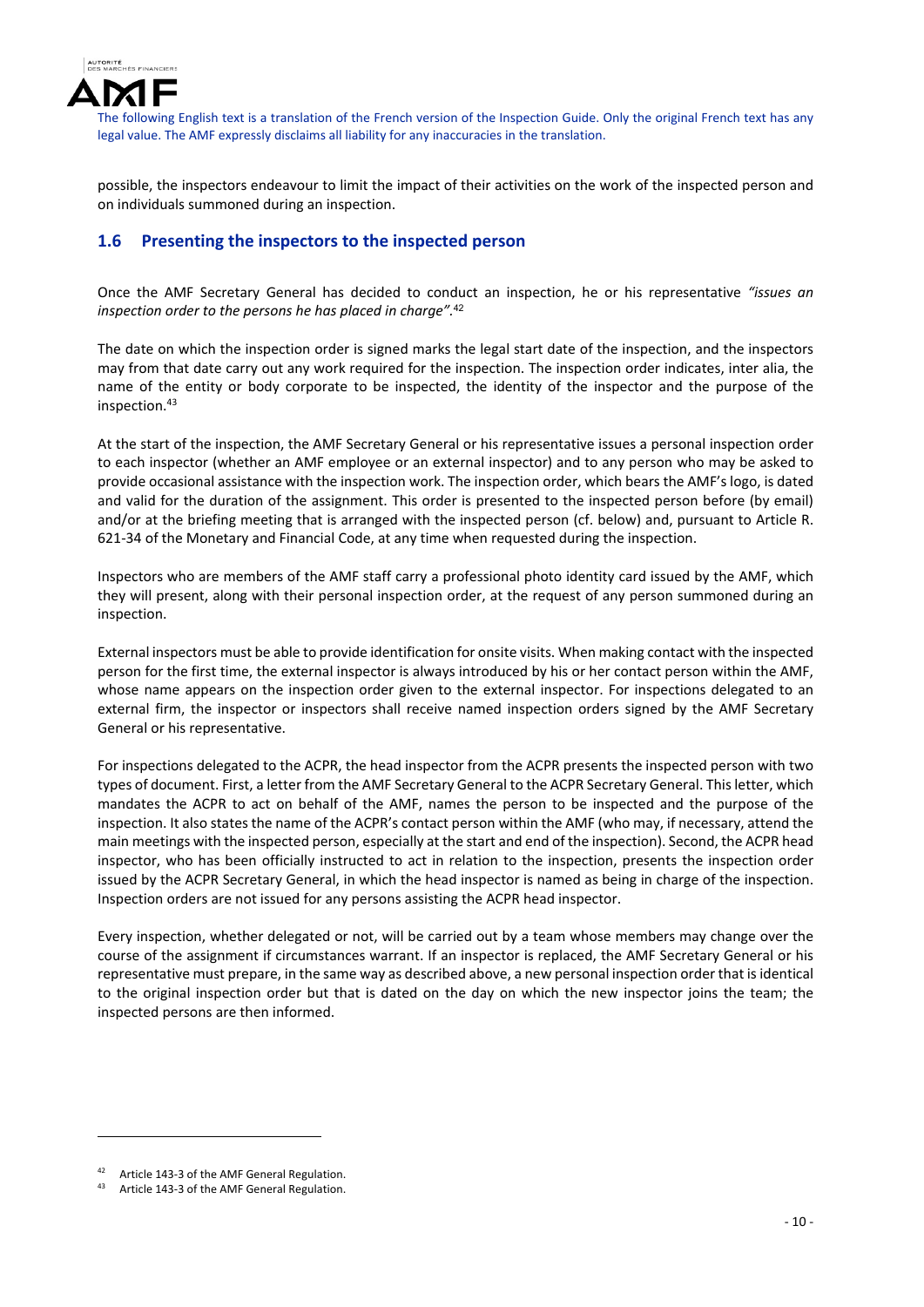

## **1.7 Briefing the inspected person on the inspection framework**

To enable inspected persons to organise themselves as efficiently as possible during the inspection (making material resources available, organising the work of affected staff members), it is customary, where circumstances permit, for the inspectors to organise a briefing meeting (which may be held remotely) with the legal representatives of the inspected person to explain the framework of the inspection. For larger entities, this briefing may be made to any other person authorised to represent the inspected person.

Since the length of an inspection depends on the scope and topic of the inspection, but also on the organisation of the inspected person and the manner in which it carries out its business, the inspectors will inform the inspected person of the estimated duration of the inspection.

For "SPOT" inspections, in the days following the inspection orders being signed, marking the start the inspection, an initial telephone call is made by the inspectors to inform the legal representative and/or the senior managers responsible for the inspected entity that an inspection has been initiated and the theme of that inspection. During this telephone conversation, an onsite or remote meeting is arranged with the inspected entity, which should usually take place within three working days. A request for documents is sent following this telephone conversation, and the inspected entity is invited to respond to this first request (relating to existing information and documents) within 8 working days via a secure electronic mailbox.

## **1.7.1 Request to appoint a primary contact person**

At the briefing meeting, the representatives of the inspected person will give the inspectorsthe name of the person who will act as the primary contact person during the inspection. Any person appointed to perform this role must already have or be given the power to lawfully make undertakings on behalf of the inspected person and sign any records of findings prepared in the course of the inspection.

The primary contact person is responsible for coordinating the stages of the inspection to enable the inspected person to have a clear view of how the inspection is progressing, in particular:

- the timetable of interviews conducted with staff members, including with individuals placed under the authority or acting on behalf of the inspected person;
- ‐ documents submitted to the AMF;

1

‐ how unresolved points are being followed up.

In this regard, if the inspected person is an investment services provider and unless it expressly requires otherwise, the inspectors will consider that their primary contact person is the Investment Services Compliance Officer (RCSI) or the Compliance and Internal Control Officer (RCCI) of the inspected person.<sup>44</sup> However, the inspected person is free to appoint any other person to perform this role.

## **1.7.2 Briefing on the different stages of the inspection**

At the briefing meeting, the inspectors will detail the main stages of the inspection. They will also take the opportunity to provide a copy of this Guide and explain how it applies, if necessary.

<sup>44</sup> Depending on whether the firm is an investment services provider in the broad sense or an asset management company.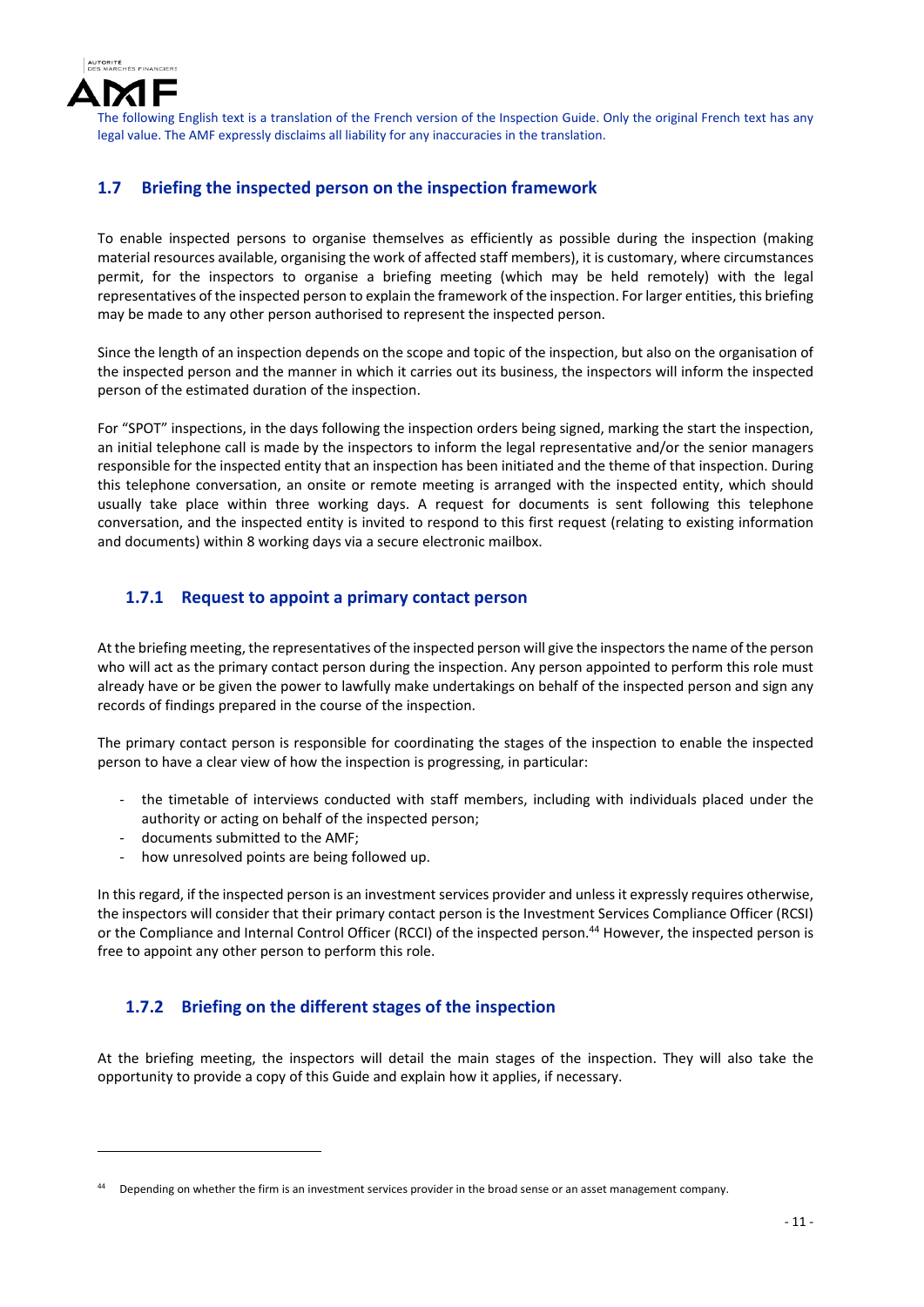

Depending on the circumstances, this document may be provided to the inspected entity in advance by email and/or at the same time as the inspection order is sent to the institution being inspected.

### **a) Investigations and interviews**

Pursuant to Article L. 621‐10 of the Monetary and Financial Code, inspectors may, for the purposes of their inspection, ask to receive a copy of any document whatsoever, regardless of its format.

According to Article 143‐2 of the AMF General Regulation, "*to ensure the proper performance of its supervisory* duties, the inspectors may order any of the persons referred to in Section II of Article L. 621-9 of the Monetary and Financial Code to retain information, regardless of the storage medium. Such a measure is confirmed in writing, *with details of its duration and the conditions in which it may be renewed".*

Inspectors are entitled to access all business premises. They may also gather on‐site explanations.

Communication with the inspected person may take the form of on‐site interviews or information requests (conducted via telephone, email or any other method).

Any transmission of documents can be made via the AMF's secure messaging system. Inspectors can request that any interested party be given access to this messaging system. The inspected institution's primary contact person automatically has accessto the AMF'ssecure messaging system to guarantee the confidentiality of the information.

### **b) Hearings45 and presentation of findings**

Inspectors may summon and take statements from any individual capable of providing information.<sup>46</sup>

Hearings may be held:

1

- ‐ during an inspection,
- ‐ at the end of the inspection, when the findings are presented,
- ‐ with all potential respondents.

For all hearings, and as the Court of Justice of the European Union noted in its judgement of 2 February 2021 (C 481/19 DB v. CONSOB), the right to silence cannot justify every failure to cooperate with the competent authorities, such as a refusal to appear at a hearing planned by the authorities or delaying tactics designed to postpone it.

During the hearing, the answers to the inspectors' questions are recorded, along with all the information that the interviewees wish to bring to their attention. The last word is given to the interviewee, who is asked by the inspectors, at the end of the hearing, to add any further comments if he or she so wishes.

To hold a hearing, a summons is sent, by any means that ensures it is received, at least eight calendar days before the hearing date. In general, the hearing date is set in advance jointly with the interviewee. The interviewee may opt to waive the eight‐day notice. The summons specifies that the interviewee is entitled to be assisted by an advisor of his or her choice. It states the name of the interviewee and is sent to the registered office of the inspected person or by electronic means. If the interviewee no longer works for the inspected person, the summons is sent to the interviewee's home address or by electronic means.

<sup>&</sup>lt;sup>45</sup> The provisions relating to hearings may not apply to mass inspections.

Article L. 621-10 of the Monetary and Financial Code.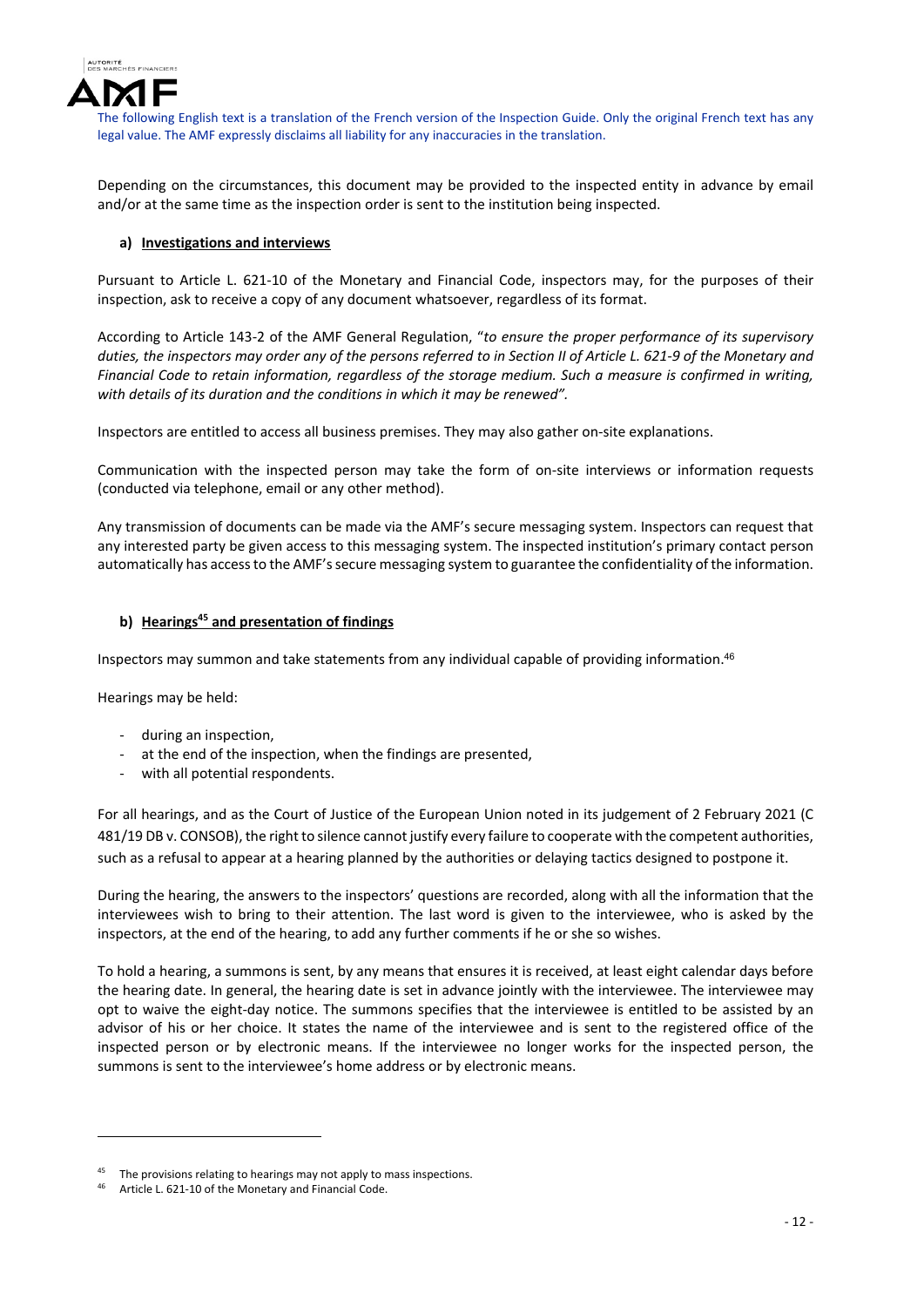

Hearings are generally held at the AMF's offices. However, a hearing may be conducted at the premises of the inspected person or at another authority's offices if the hearing is to be conducted abroad. Hearings may also take place at Banque de France branches located around the country. Hearings involving third parties may be held at the premises of the third party or at a location agreed on by both parties. Lastly, hearings may also be held remotely with the inspected institution.

Minutes are taken of the hearings, including all explanations given and documents presented by the inspectors and/or by the interviewee. These documents are then appended to the minutes. The inspectors keep the original of the minutes, and do not give copies to the persons who have been interviewed.

The inspectors and the interviewee sign the minutes. If the interviewee refuses, this is noted in the minutes.

If inspectors gather on-site explanations, minutes must be drawn up in addition to the report of the visit. These minutes shall indicate that the interviewee has been informed of his right to be assisted by an advisor of his choosing and has expressly waived the right to the notice period usually required for a summons.

Hearings may be conducted in the presence of the person or by video or audio conference if the interviewee agrees. In this case, the summons to attend the hearing must state that the interviewee has agreed for it to be recorded.

If the hearing is conducted by video or audio conference, a written transcription shall be produced from the audiovisual or sound recording. The transcription is submitted to the interviewee for signature within one month of the hearing, accompanied by the recording.<sup>47</sup>

#### Hearings conducted during an inspection

Any person whose hearing may help to advance the inspection, including representatives and employees of the inspected person and any third party, may be interviewed in a hearing at any stage of the inspection where required.

### Presenting the findings concerning the inspected person<sup>48</sup> at the end of the inspection

Every inspection involves a debriefing meeting during which the findings concerning the inspected person are presented. This meeting may take the form of a hearing or a simple interview (held either in person or by remote communications).

This meeting is attended by the legal representatives of the inspected person, most often accompanied by the RCSI or RCCI, and by the inspectors, and, where applicable, the external inspector's AMF contact person.

The chief purpose of this meeting is to inform the representatives of the inspected person about the principal facts and legal evidence gathered by the inspectors following investigations and to gather the interviewees' initial comments on these findings before finalising the inspection report. These initial comments as well as any additional inspection work and the internal approval process for the inspection report within the AMF may result in changes to the findings as presented in the meeting.

The ability to submit comments at this time does not remove the right<sup>49</sup> of the inspected person to submit further written comments following receipt of the inspection report.

Article R. 621-35 of the Monetary and Financial Code.

<sup>&</sup>lt;sup>48</sup> The provisions relating to presenting the findings may not apply to mass inspections.<br><sup>49</sup> Article 142 E of the AME General Begulation

Article 143-5 of the AMF General Regulation.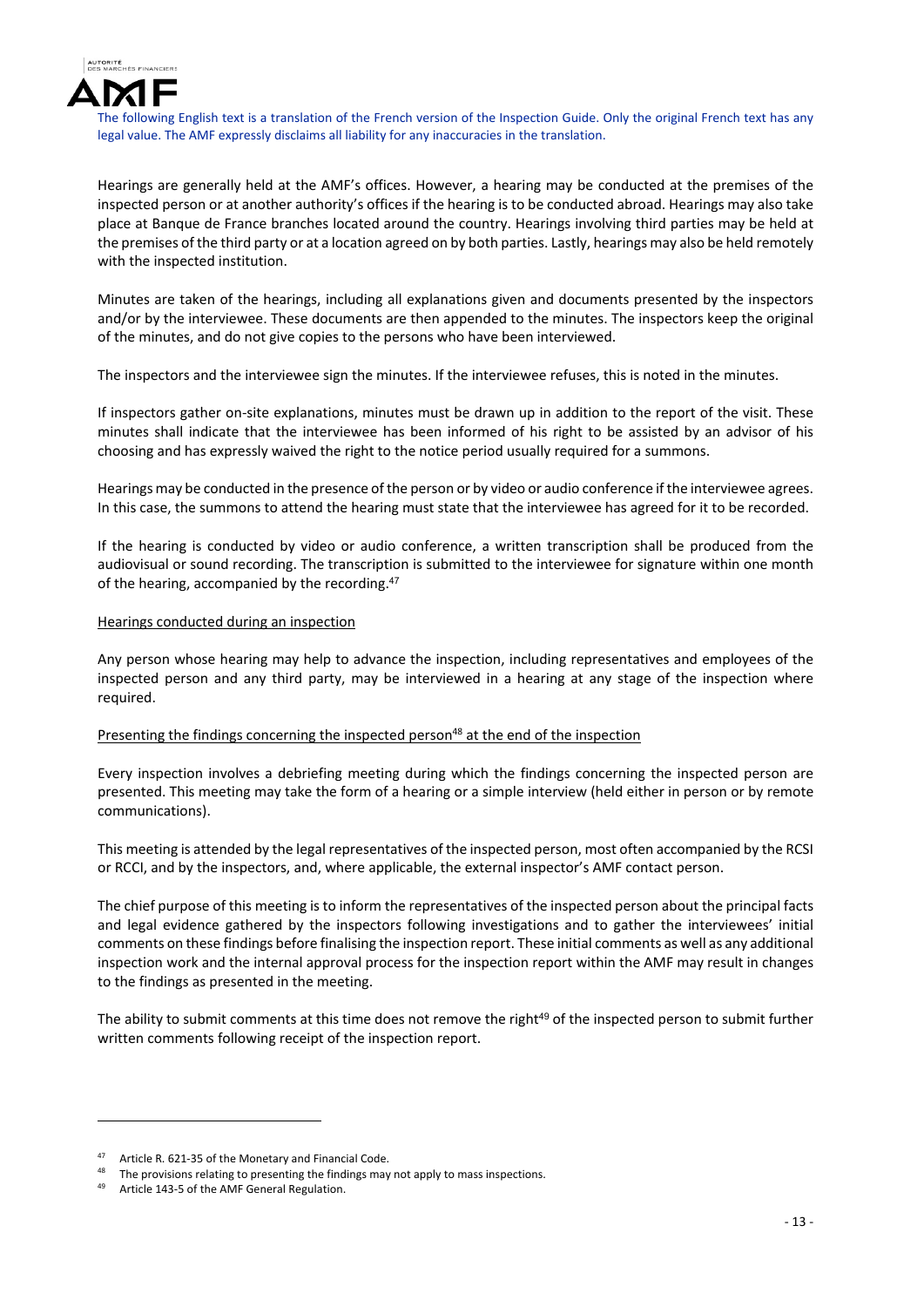

Meetings may be conducted either face to face or, if the person concerned agrees, by video or audio conference. When the meeting takes the form of a hearing, the minutes of the hearing are appended to the inspection report. However, no copy will be issued at the end of the hearing. If the interview is conducted by video or audio conference, the audiovisual or sound recording of the interview is the subject of a transcription report, which the interviewee is asked to sign. This report is sent to the interviewee within one month of the interview, accompanied by the recording.<sup>50</sup>

No written record is kept if the meeting takes the form of a simple interview.

### Hearings of potential respondents

Any potential respondent who is not present when the findings are presented is interviewed in a hearing.

This hearing is for employees (current or former) of the inspected person who may be potential respondents, as well as any senior manager who represented the inspected person at the time of the acts covered by the allegations, but who is not necessarily still a legal representative of the inspected person when the inspection report is sent.

The purpose of this hearing is chiefly to inform the interviewee of the principal facts and legal evidence gathered about him or her by the inspectors and to gather the interviewee's initial comments on these findings before finalising the inspection report. These initial comments, any additional inspection work and the internal approval process for the inspection report within the AMF may result in changes to the findings as presented in the hearing.

The minutes of the hearing will be appended to the summary letter (cf. below) but no copy will be issued at the end of the hearing. As with the inspected person, if the interview is conducted by video or audio conference, the audiovisual or sound recording of the interview is the subject of a transcription report, which the interviewee is asked to sign. This report is sent to the interviewee within one month of the interview, accompanied by the recording.<sup>51</sup>

### **c) Inspection minutes**

1

Inspectors may keep minutes concerning the exercise of their right to access business premises, gather explanations, obtain documents and note any facts that may be of use in the inspection. The purpose of these reports is to describe the conduct of the investigation and the related comments, draw up a list of documents collected and, as the case may be, record any explanations, comments and unprompted statements made by the persons interviewed about the visit. These persons are given a copy of the reports, and they keep the originals of all evidence collected.

The inspectors and the interviewee sign the report. If the interviewee refuses, this is noted in the report.<sup>52</sup>

<sup>50</sup> Third subparagraph, Article R. 621‐35 of the Monetary and Financial Code.

<sup>51</sup> Third subparagraph, Article R. 621‐35 of the Monetary and Financial Code.

Article R. 621-35 of the Monetary and Financial Code.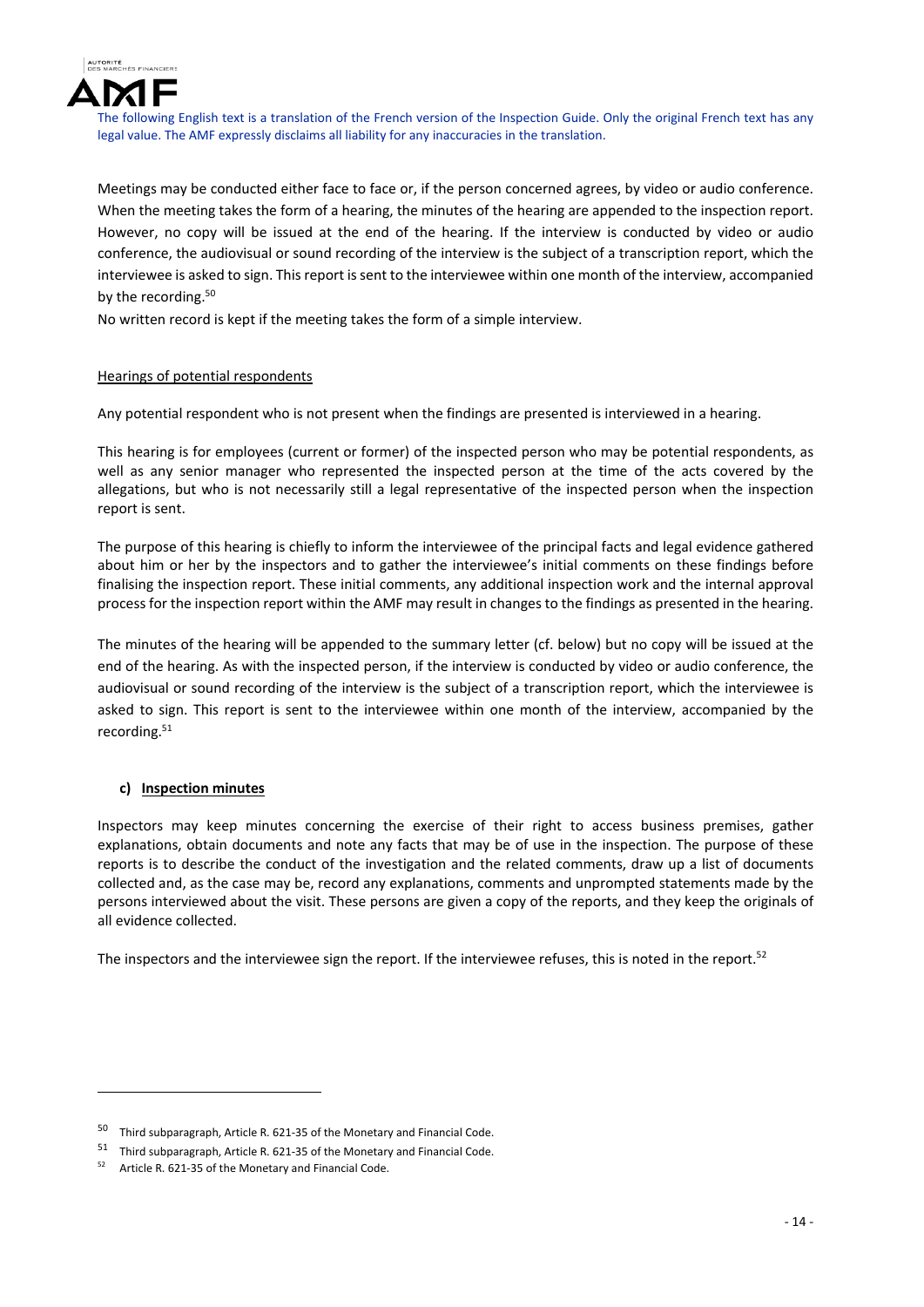

### **d) Use of assumed identities**

When certain entities, a list of which is given by Article L.621-9 II of the Monetary and Financial Code, provide online services, inspectors may, under Article L.621‐10‐1 of the Monetary and Financial Code, use an assumed identity to access information about these services that could be of interest to the inspection.

The aim is to document the manner in which the service is being delivered.

When inspectors exercise this right, a report stating the way in which they consulted and used the website, the responses obtained and the findings must be prepared and sent to the concerned person or entity before the end of the inspection.<sup>53</sup>

#### **e) Issue of the inspection report and summary letters**

#### Inspection report

Under Article R. 621‐36 of the Monetary and Financial Code, "*the results of* [...] *inspections are the subject of a written report* [which]*states*[...] *any factslikely to constitute breaches of European regulations, the* [Monetary and Financial Codel, the Commercial Code, the AMF General Regulation and rules approved by the AMF, or breaches of other professional obligations or a criminal offence". "[The] report produced at the end of an inspection is sent to *the inspected entity or corporate entity*".<sup>54</sup> It is accompanied by its annexes and a table of comments.55 Financial investment advisers are required to send a copy of any inspection report and any follow‐up documents concerning them to their professional association. This report can be sent by registered letter with return receipt or online via a secure platform.

"[The inspected person] *to whom the report is sent is invited to submit comments to the AMF Secretary General* within a period that cannot be less than ten days. These comments are forwarded to the Board when it examines the report in accordance with Section I of Article L. 621-15 of the Monetary and Financial Code".<sup>56</sup> In practice, the cover letter accompanying the inspection report states the deadline for representatives of the inspected person to submit their written comments. This deadline may not be longer than one calendar month (or 10 working days for "SPOT" inspections). The AMF may agree to review this deadline on receipt of a justified request. Within this same deadline, the representatives of the inspected person may also ask for additional documentation provided by them to be included in the file.

To promote transparency, a letter may also be sent by registered post with return receipt or online via a secure platform to the legal representative(s) of the inspected person at the time when the letter is sent if any complaints raised by the inspection involve them personally. The letter states the deadline for submitting written comments and explains that they may consult the inspection report. The AMF may agree to review this deadline on receipt of a justified request. Within this same deadline, the representative(s) of the inspected person may also ask for additional documentation provided by them to be included in the file.

In certain circumstances, the inspection report is not submitted to the inspected entity, "*if the Board* [of the AMF] alerted by the Secretary General, observes that a report describes facts which are capable of being characterised *as criminal and deems that such transmittal could interfere with legal proceedings*".<sup>57</sup>

 $53$  Last subparagraph, Article R, 621-35 of the Monetary and Financial Code.

<sup>54</sup> Article 143-5 of the AMF General Regulation.

<sup>55</sup> Mass inspections, which are limited to an examination of documentary evidence, do not result in a written inspection report.

<sup>&</sup>lt;sup>56</sup> Article 143-5 of the AMF General Regulation.<br> $57$  Article 143-5 of the AME General Regulation.

Article 143-5 of the AMF General Regulation.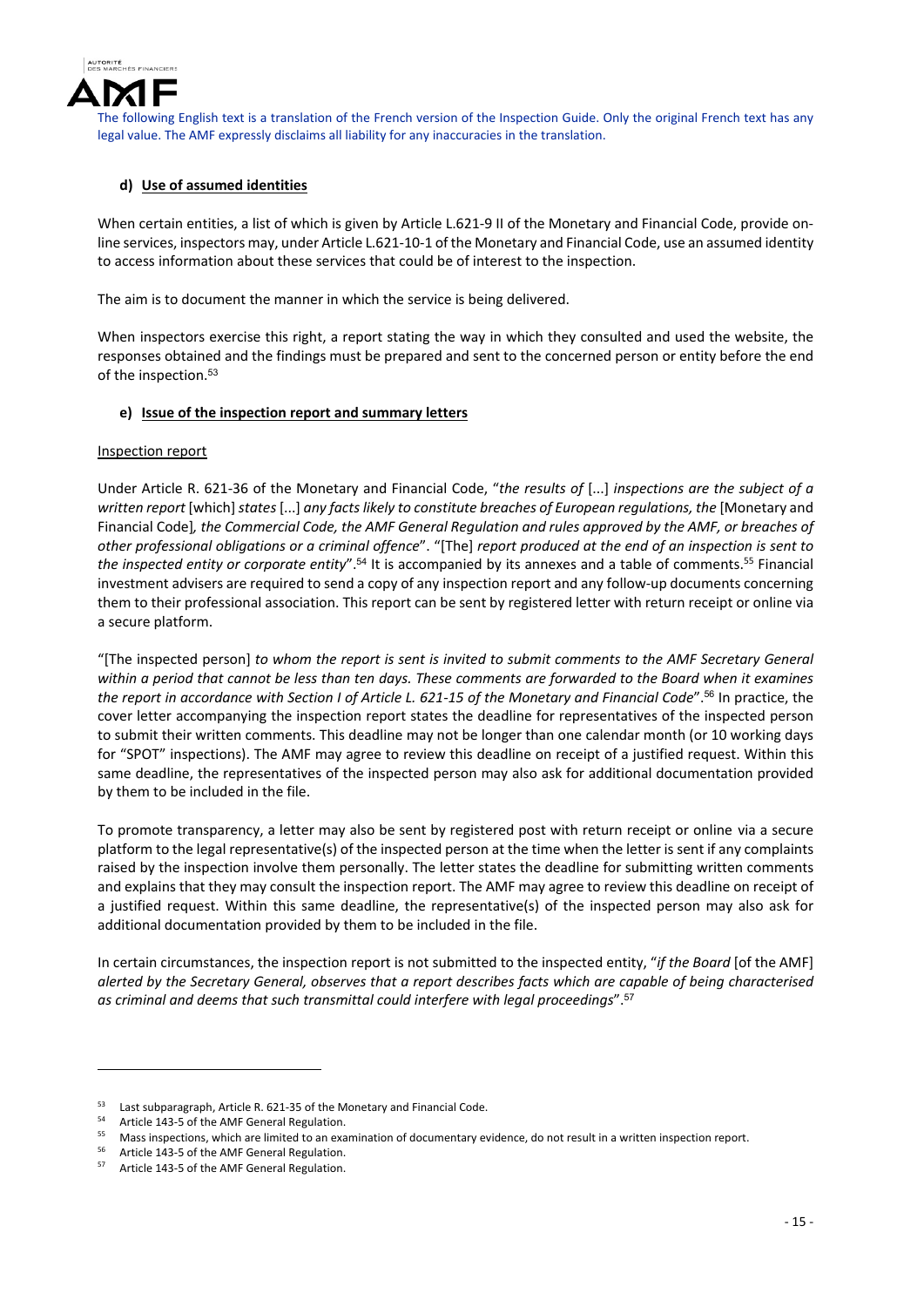

#### Summary letter

In certain cases, a summary letter is sent to any individual likely to be charged.<sup>58</sup> Recipients of this letter may be (i) natural persons who are under the authority or who act on behalf of the inspected person, against whom charges may be brought under the regulations, and (ii) any senior manager who was representing the inspected person at the time of the facts contained in the inspection report but who is not or is no longer the legal representative of the company when the report is sent.

The summary letter provides excerpts from the inspection report to inform the person of the factual and legal evidence that is likely to serve as the basis for action against him or her. The key evidence from the inspection report is appended to the summary letter. The inspection report itself is not appended to the summary letter.

The letter specifies that the individual has one month to submit written comments. The AMF may agree to review this deadline on receipt of a justified request. The individual may also ask for additional documentation that he or she wishes to provide to be included in the report.

### **f) How an inspection is followed up59**

"Having due regard for the conclusions of the inspection report and for any observations that may be submitted".<sup>60</sup> the AMF determines what action needs to be taken following an inspection, which may include one or more measures.

"*The* [inspected person] *is informed* [...] *of the measures it is required to put in place*"<sup>61</sup> to address the issues found during the inspection. This notification takes the shape of a follow-up letter sent to the legal representatives of the inspected person who are "[...] *requested to forward the report and the aforementioned* [follow‐up] *letter to* [the] board of directors, or executive board and supervisory board, or the equivalent decision-making body, as well as to *the statutory auditors* [of the inspected person]".<sup>62</sup>

If, following the review of the inspection report pursuant to I of Article L. 621‐15 of the Monetary and Financial Code, "[the AMF Board] *decides to initiate sanction proceedings, it shall notify the complaints to the individuals concerned and forward the statement of complaints to the Enforcement Committee, which shall appoint a rapporteur from among its members*" to handle the case. During these proceedings, the respondents and their advisers have accessto the inspection file and can file a defence. The Board representative may also submit written comments. The respondents and the Board representative may be heard, at their request, by the rapporteur or if the rapporteur deems this useful, as provided for by Article R. 621‐39 of the Monetary and Financial Code. On the basis of this procedure and an adversarial hearing, the Enforcement Committee hands down its decision and may issue a fine and/or disciplinary sanction if one or more breaches have been confirmed. Barring the exceptions provided for in Article L. 621‐15 of the Monetary and Financial Code, the decision is publicly announced, in an anonymised or non-anonymised version, and may be challenged in France's supreme administrative court, the Conseil d'Etat or in the Paris Court of Appeal.

Under Article L. 621‐14‐1 of the Monetary and Financial Code, "*where the* [...] *inspection report drawn up by the departments of the Autorité des Marchés Financiers indicates breaches committed by any person referred to in* point 9 of paragraph II of Article L. 621-9, paragraph II of Article L. 621-15, [...] or the professional obligations

<sup>58</sup> By post or online.

<sup>&</sup>lt;sup>59</sup> These provisions do not apply to the first phase of mass inspections (examination of documentary evidence).

Article 143-6 of the AMF General Regulation.

<sup>&</sup>lt;sup>61</sup> Article 143-6 of the AMF General Regulation.

Article 143-6 of the AMF General Regulation.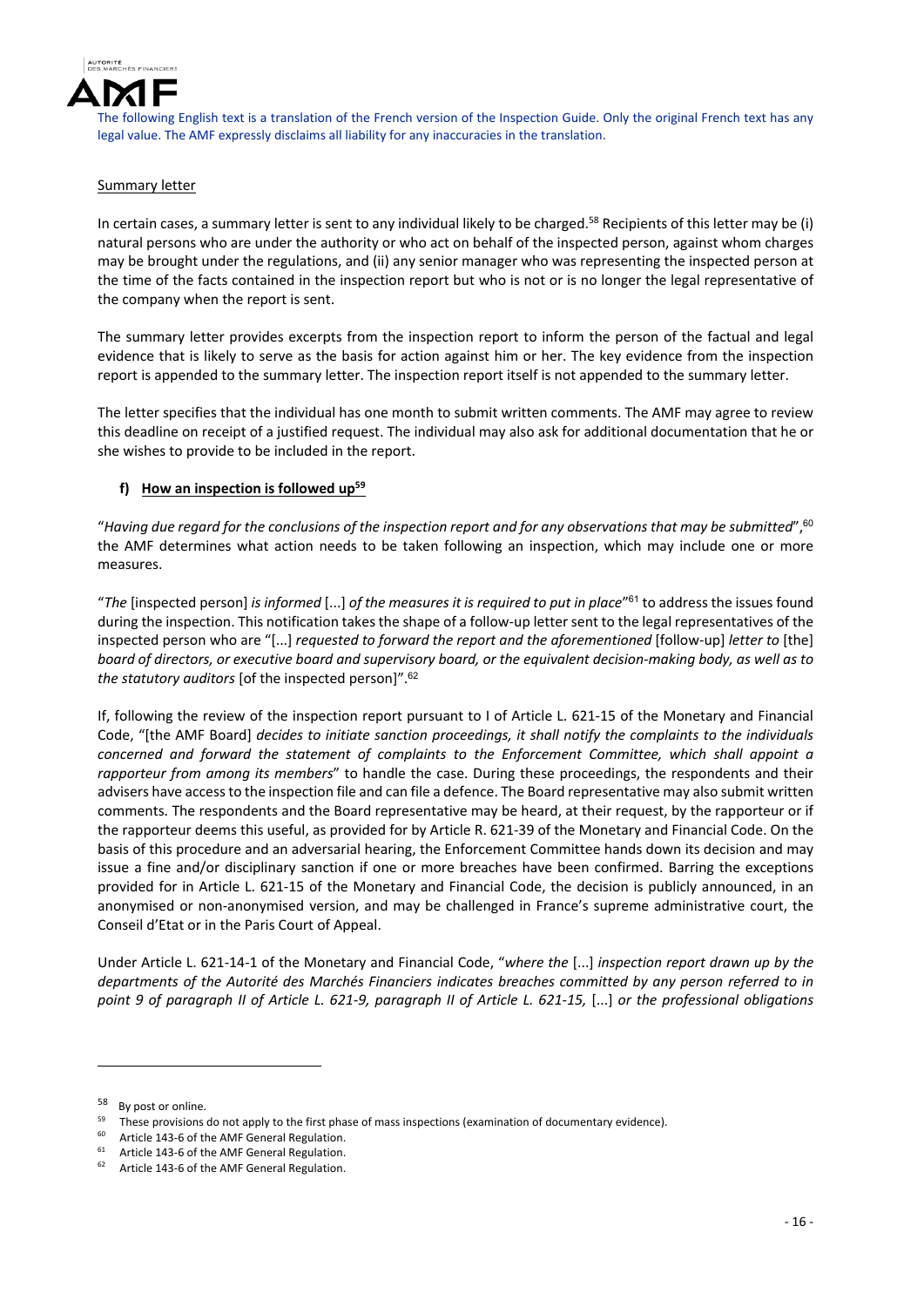

referred to in Article L. 621-17, the AMF Board may, when it notifies the complaints [...], send [to the affected persons] a propo*sal for the opening of an administrative settlement procedure*". 63

The Board may send the inspection report to the Public Prosecutor and decide to make that fact public.<sup>64</sup> In general, Article L. 621‐20‐1 of the Monetary and Financial Code specifies that "*if, in the performance of its duties, the AMF has knowledge of a crime or an offence, it must inform the Public Prosecutor without delay*".

Finally, the inspection report may be sent to another competent domestic authority, such as TRACFIN or the ACPR, or to a foreign authority (cf. below).

If a person who was called to attend a hearing on the grounds of possible charges against him or her on a personal basis is not ultimately charged by the AMF Board, a letter will be sent to notify him or her of this fact after the specialised commission of the AMF Board has met. However, the rapporteur may refer the matter to the Board if he or she believes that one or more persons other than the respondents could be notified of the complaints.<sup>65</sup>

### **g) Right to access and rectify data**

To exercise its power to inspect, the AMF has compiled databases of personal information. These databases have been authorised by France's Data Privacy Commission and may be accessed by certain authorised AMF employees who receive the processed data. In accordance with Articles 15 and 16 of Regulation (EU) 2016/679 of the European Parliament and of the Council of 27 April 2016 on the protection of natural persons with regard to the processing of personal data and on the free movement of such data ("GDPR Regulation"), any person concerned by an inspection whose personal data are processed in such files has a right to accessthe personal data contained therein and a right to rectify any personal data concerning them that are inaccurate or incomplete.

These rights to access and rectify data are exercised by writing to the AMF at the following address: AMF ‐ Data Protection Officer - 17 Place de la Bourse, 75082 Paris Cedex 2; or by email: accesdopers@amf-france.org.

The AMF Personal Data Protection Policy can be accessed from the following link: https://www.amf-france.org/fr/donnees-personnelles#Champ\_dapplication.

## **1.7.3 Presenting the progress of the inspection**

The inspectors provide regular updates on the progress of the inspection, when they deem it necessary or at the request of the inspected person. If the inspectors anticipate a significant difference between the likely length of the inspection and the initial estimate, they will inform the inspected person accordingly.

Once the inspection is completed, the inspectors inform the inspected person of the approximate date when the inspection report will be released.

Using this approach, the AMF Board may, even though it has issued a statement of complaint, avoid taking the matter to the Enforcement Committee and instead offer the respondents the opportunity to enter into an administrative settlement. Settlement results in an agreement with the respondent, under the terms of which the respondent agrees to pay a sum of money to the Treasury, which may not be greater than the fine established by Article L. 621‐15 II of the Monetary and Financial Code. If no agreement is approved or if there is a breach of this agreement, the statement of complaint is sent to the Enforcement Committee. Once finalised, the agreement is submitted to the AMF Board for validation and then to the Enforcement Committee for approval.

<sup>64</sup> Last paragraph of I of Article L. 621‐15 of the Monetary and Financial Code.

<sup>65</sup> Article R. 621‐39 1° of the Monetary and Financial Code.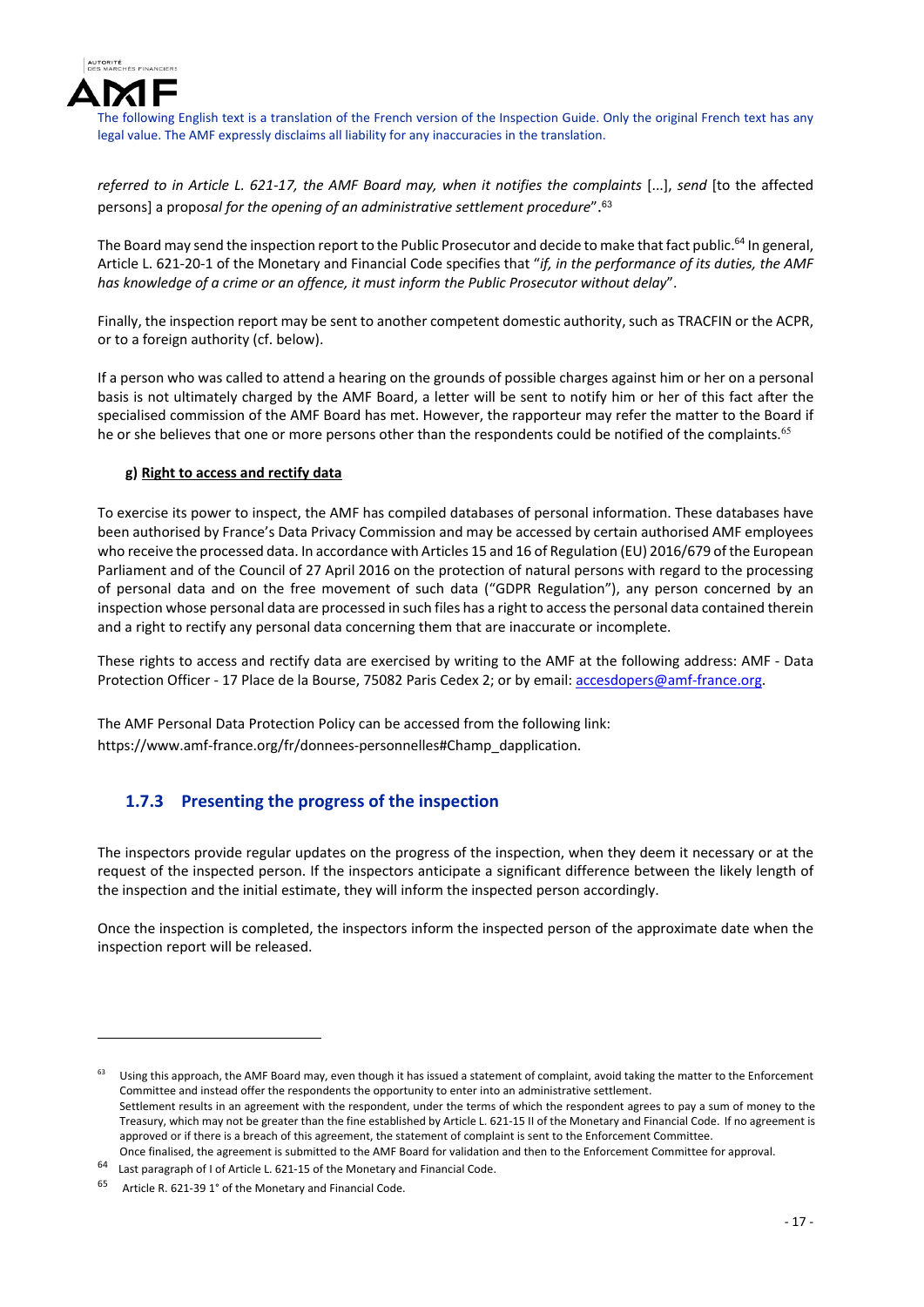

## **1.8 Destruction of media containing electronic mailboxes**

Media containing electronic mailboxes collected during the inspection, together with any copies that may have been made, are destroyed by the AMF at the end of the inspection (this process does not relate to messages that may have been attached to the report). The person who initially provided the media containing electronic mailboxes is informed of this destruction by any means that can be used to verify the date of receipt of this information.

## **1.9 Exchanging information with other authorities or national or international administrations**

## **1.9.1 Exchanging information with the judicial authorities**

Article L. 621‐20‐1 of the Monetary and Financial Code states: *"If, in the performance of its duties, the Autorité des* Marchés Financiers has knowledge of a crime or an offence, it is required to inform the Public Prosecutor thereof *without delay and to send him all the relevant information, statements of offence and other documents".*

This same article states that *"the Public Prosecutor may obtain from the Autorité des Marchés Financiers all the* information it holds in connection with the performance of its duties. Information may not be withheld from him on *grounds of professional secrecy"*. 66

## **1.9.2 Exchanging information with other national administrations**

The AMF may cooperate and exchange information with other authorities, including Banque de France, IEDOM (the central bank for French overseas departments), IEOM (the central bank for issuing currency to overseas departments), ACPR, the Haut Conseil du Commissariat aux Comptes and the administrative authorities for competition and consumer affairs.67 Information may also be exchanged with the Commission de Régulation de l'Énergie.<sup>68</sup>

In addition, the AMF may ask the tax authorities to supply information and documents relevant to its work.<sup>69</sup> Reciprocally, the AMF is required to provide the tax authorities, at their request and without refusing to do so on grounds of professional secrecy, *"any document or information obtained in the course of carrying out its duties and responsibilities"*<sup>70</sup> unless these documents or this information come from a foreign authority tasked with similar responsibilities to those of the AMF, where said authority has not given explicit permission for the exchange.<sup>71</sup>

Likewise, the AMF and the national financial intelligence unit TRACFIN may exchange any information relevant to their respective missions. However, if the AMF discovers "*facts potentially linked to money laundering or terrorist financing or any sum or transaction referred to in Article L. 561‐15*",72 it must inform TRACFIN "*promptly*".

<sup>&</sup>lt;sup>66</sup> Subject to consent from the foreign counterparts of the AMF if the information was obtained through them.<br><sup>67</sup> Article J, 631-1 of the Monetary and Financial Code

Article L. 631-1 of the Monetary and Financial Code.

<sup>&</sup>lt;sup>68</sup> Article L. 621-21 of the Monetary and Financial Code.

Article L. 135 F of the Book of Fiscal Procedure: "For the purposes of its duties, the Autorité des Marchés Financiers may obtain information and documents pursuant to the first subparagraph of I of Article L. 621‐9 to Article L. 621‐9‐1, the first subparagraph of Article L. 621‐9‐3 and Articles L. 621‐10 and L. 621‐20‐6 of the Monetary and Financial Code".

<sup>70</sup> Article L. 84 E of the Book of Fiscal Procedure.

<sup>&</sup>lt;sup>71</sup> Article L. 632-7 of the Monetary and Financial Code.<br><sup>72</sup> Articles L. 561.28 U. L. 561.21 and L. 561.26 of the N

Articles L. 561-28 II, L. 561-31 and L. 561-36 of the Monetary and Financial Code.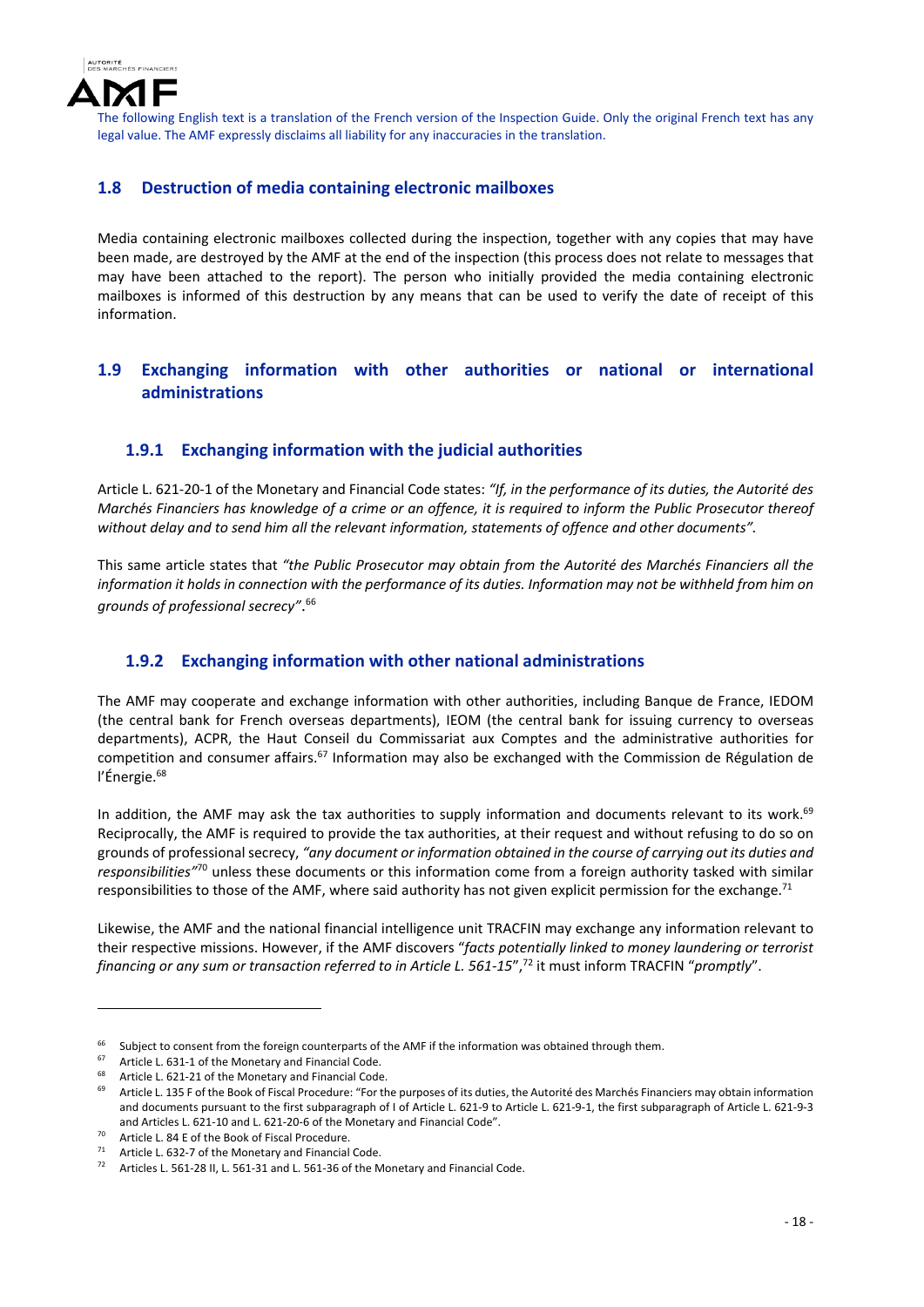

## **1.9.3 Exchanging information with foreign counterparts and European supervisory and resolution authorities**

As part of its inspections, the AMF may exchange information with its counterparts, irrespective of whether they are from countries that are members of the Union European or parties to the European Economic Area Agreement.<sup>73</sup>

The AMF may also, for the purposes of its inspections, exchange information with the European supervisory and resolution authorities, in particular the European Securities and Markets Authority (ESMA).<sup>74</sup>

## **1.10 Whistleblower procedure**

Pursuant to the Sapin 2 Law 2016-1691 of 9 December 2016 on transparency, anti-corruption and economic modernisation, the AMF has set up a system for receiving and processing alerts about potential breaches of the regulations that it oversees. This system guarantees the confidentiality of the person reporting the alert and of the persons concerned.75 AMF Instruction DOC‐2018‐13 sets out the circumstances and procedures for reporting the above‐mentioned breaches.

<sup>&</sup>lt;sup>73</sup> Articles L. 632-1 and following of the Monetary and Financial Code; Article L. 632-7 and following of the Monetary and Financial Code.

<sup>74</sup> Articles L. 632‐6‐1 of the Monetary and Financial Code; Article 24 of Regulation 596/2014/EU of 16 April 2014 on market abuse, which requires the competent authorities, without delay, to provide ESMA with all information necessary to carry out its duties, in accordance with Article 35 of Regulation (EU) No 1095/2010 establishing ESMA.

<sup>75</sup> https://www.amf‐france.org/fr/formulaires‐et‐declarations/lanceur‐dalerte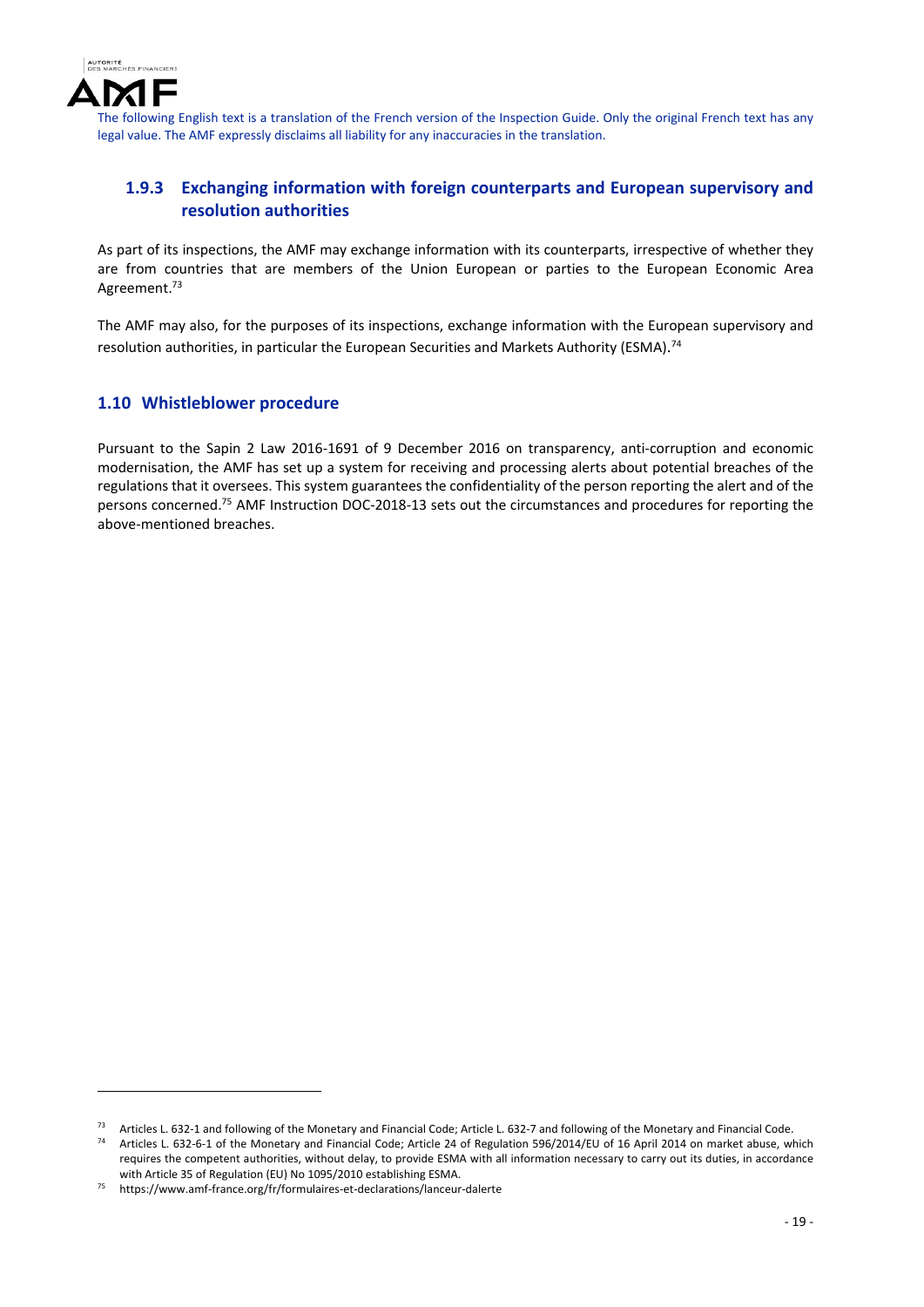

# **II. BEHAVIOUR EXPECTED OF PERSONS ASKED TO COOPERATE WITH AN INSPECTION**

To ensure that the inspection proceeds smoothly, the inspected person, its employees and any individuals acting under its responsibility or on its behalf, and specifically the person who will be the primary contact person during the inspection, as well as any third party summoned during an inspection (together referred to as "persons summoned during an inspection"), must comply with certain obligations (2.1) and principles of good conduct (2.2).

## **2.1 Obligations of persons asked to cooperate with an inspection**

## **2.1.1 Not obstruct the inspection**

"Where the proper performance of an AMF inspection has been hindered, this fact is mentioned in the inspection *report or in a special report setting out these difficulties".*<sup>76</sup>

Anyone who obstructs the inspectors' investigations may incur an administrative penalty.

The "*Enforcement Committee may, after an adversarial procedure order a sanction against whoever, in the context* of [...] an investigation carried out pursuant to paragraph I of Article L. 621-9, in response to a request from [...] inspectors and subject to the preservation of a legally-protected secret that may be withheld from the Autorité des Marchés Financiers, refuses to provide access to a document, regardless of its medium, and to provide a copy thereof, refuses to provide information or answer a summons, or refuses to give access to business premises".<sup>77</sup>

Furthermore, pursuant to Article L. 621‐10 of the Monetary and Financial Code, "[...] *inspectors may, for the* purposes [...] of their inspection, ask to receive a copy of any document whatsoever, regardless of its format" (e.g. hard or soft copies of documents). Inspectors may exercise this right to information against any person they believe able to provide information or documents that relate to the inspection. If they think it relevant, the inspectors may ask to be given a copy of the requested document.

The inspectors' requests for information should be fulfilled as quickly as possible, taking into account the constraints of the inspected person but without slowing down the inspection unnecessarily, to ensure that the inspection does not last too long. All documents and files requested must be sent in a format that is easy to process, which will be determined with the inspectors.

## **2.1.2 Not use professional secrecy in defence against the inspectors**

"Within the scope of the inspections [...], professional secrecy may not be raised in defence against the AMF [...], *except by officers of the law.* [...]"78

Officers of the law means any professional whose primary and habitual occupation is to administer justice, in particular lawyers, court bailiffs and agents acting for the court (court-appointed administrators and agents).

<sup>&</sup>lt;sup>76</sup> Article 143-4 of the AMF General Regulation.

Article L. 621-15 II f) of the Monetary and Financial Code.

Article L. 621-9-3 of the Monetary and Financial Code.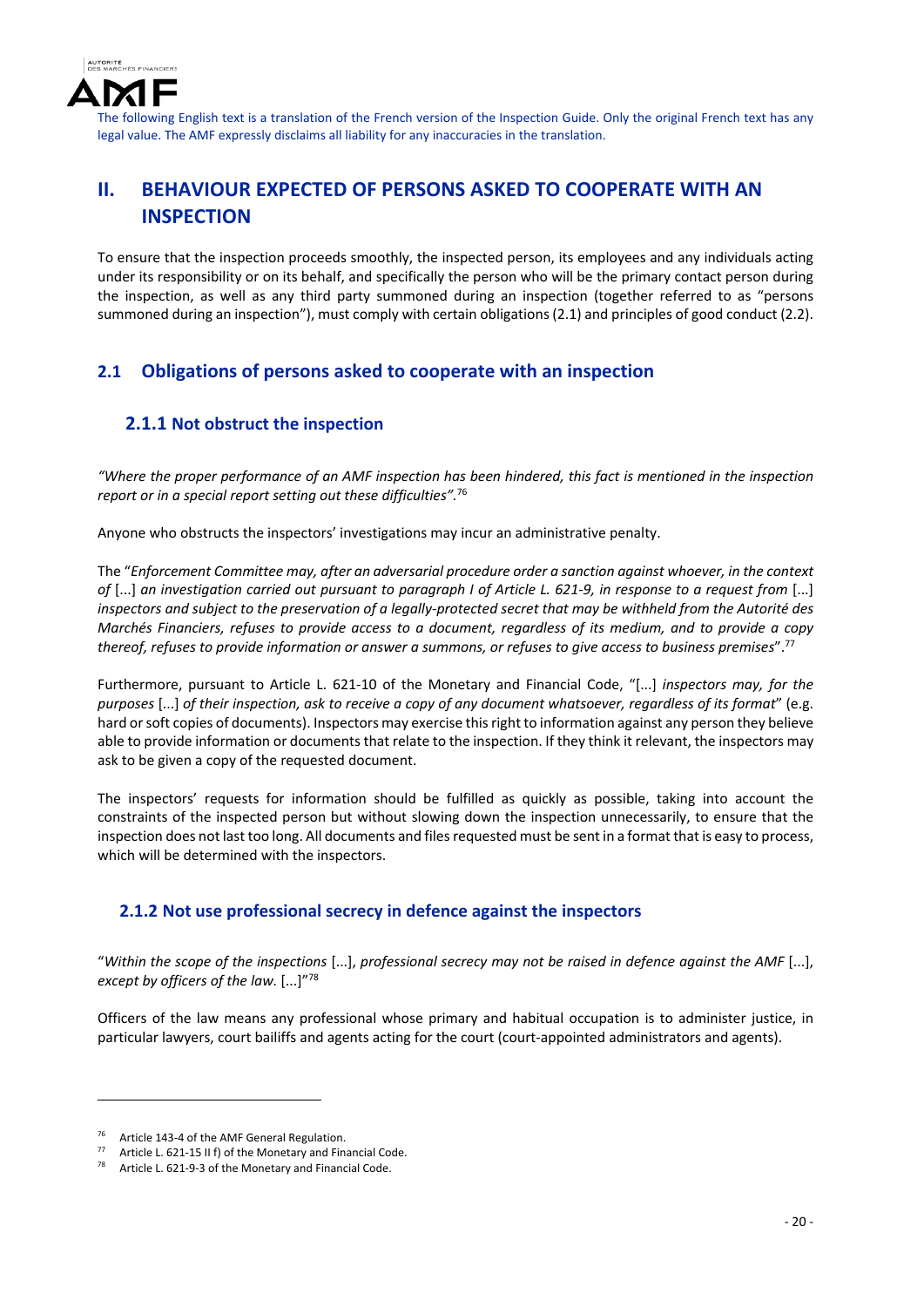

Act no. 71-1130 of 31 December 1971 introducing reforms to certain judiciary and court-related occupations extends the scope of the lawyer's professional secrecy to include correspondence between a lawyer and his client.79

Furthermore, statutory auditors are specifically released from their duty of professionalsecrecy when dealing with the AMF.80

# **2.2 Principles of good conduct that apply to the inspected person**

## **2.2.1 Cooperation with the inspection**

 Under Article 143‐1 of the AMF General Regulation, "*the AMF carries out off‐site examinations of records and on‐site inspections [...] at the business premises of [inspected persons]*".

To this end, inspected persons must facilitate effective access to all their business premises.

Regarding access for inspectors to business premises, a representative of the entity may be named as the inspectors' primary contact person. Such representatives must be empowered, either personally or by way of delegation, to commit the entity and sign any records of findings and document submissions.

During the subsequent course of the inspection, such representatives are likely to be the inspectors' main contact when requesting information. They will pass on such requests to the relevant departments, collate the information and issue reminders, where necessary, to ensure that the inspectors' questions are answered as quickly as possible.

Where the entity being inspected is an investment services provider, the inspectors will consider – unless expressly informed to the contrary – that their correspondent is the compliance officer. The inspectors take particular care to inform the correspondent of any difficulties encountered when performing their duties (cf. above).

If the inspected person wishes, the primary contact person for the inspection may attend all interviews between the inspectors and employees of the inspected person or individuals acting under its responsibility or on its behalf. However, that contact person may not answer the inspectors' questions on behalf of the interviewee.

Lastly, the AMF encourages the good practice of having at least one legal representative of the inspected person attend the debriefing meeting during which the findings are presented.

 Article 143‐3 of the AMF General Regulation states that "*persons subject to inspection shall cooperate diligently and honestly*" (cf. 2.1.1 above).

In order to respect this principle, the individuals or employees of entities asked to cooperate with an inspection should answer questions or requests for information diligently, fairly and clearly.

They must endeavour to answer comprehensively, accurately and as quickly as possible. They must also provide substantiating evidence to the inspectors and refrain from providing incomplete or misleading documents. They shall also provide access to their information systems at the request of inspectors, through the use of appropriate user permissions.

<sup>79</sup> Article 66-5 of Act no. 71-1130 of 31 December 1971.

Second subparagraph, Article L. 621-9-3 of the Monetary and Financial Code.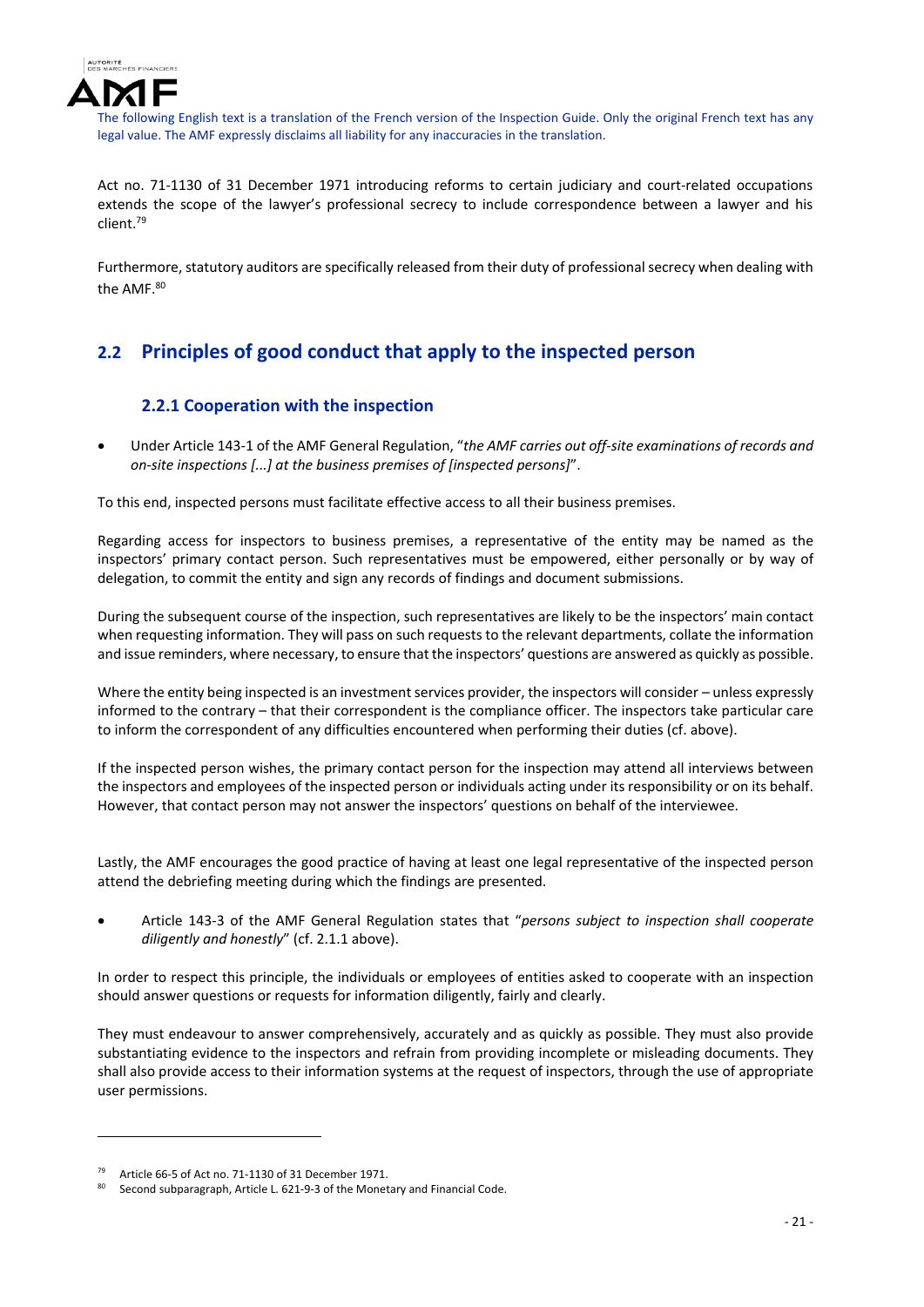

The inspected person shall supply the inspectors with the details of any employee, anyone related to the inspected person (e.g. members of the Board of Directors, Supervisory Committee, Management Board or Audit Committee) or of any third party (e.g. statutory auditors, depositaries, external consultants, clients of the inspected person, external service providers or former employees) who the inspectors believe it would be necessary or useful to meet or contact to help their investigations.

## **2.2.2 Preservation of information**

"To ensure the proper performance of its inspections, the inspectors may order any of the persons referred to in Section II of Article L. 621-9 of the Monetary and Financial Code to retain information, regardless of the storage medium. Such a measure is confirmed in writing, with details of its duration and the conditions in which it may be *renewed.*"<sup>81</sup>

If the inspectors decide to apply this provision to, for example, the recordings of phone conversations as per Article 76 of Delegated Regulation (EU) No. 2017/565, they must send the inspected person a written request in which the AMF may order these recordings to be retained.

## **2.2.3 Acting professionally, impartially and courteously throughout the inspection**

Persons summoned for an inspection are expected to adopt a professional, impartial and courteous attitude in their dealings with the inspectors, as are the inspectors themselves.

\*\*\*\*

In case of any problem, persons summoned during an inspection can contact the AMF's main switchboard (tel: +33 (0)1 53 45 60 00), who will pass on the request to the relevant person in the AMF hierarchy. The AMF Inspections Directorate is part of the Inspection and Investigations Directorate, which in turn reports to the Managing Director for Investigations and Inspections and the AMF's Secretary General.

References (click on the link):

AMF organisation chart: The AMF departments: http://www.amf‐france.org/L‐AMF/Organisation/Organigramme

2019 Annual Report Chapter 5: Market supervision, inspections and investigations and Chapter 6: transactions, sanctions and recourse: https://www.amf‐france.org/sites/default/files/2020‐04/ra‐amf‐2019‐vf.pdf

<sup>81</sup> Article 143-2 of the AMF General Regulation.